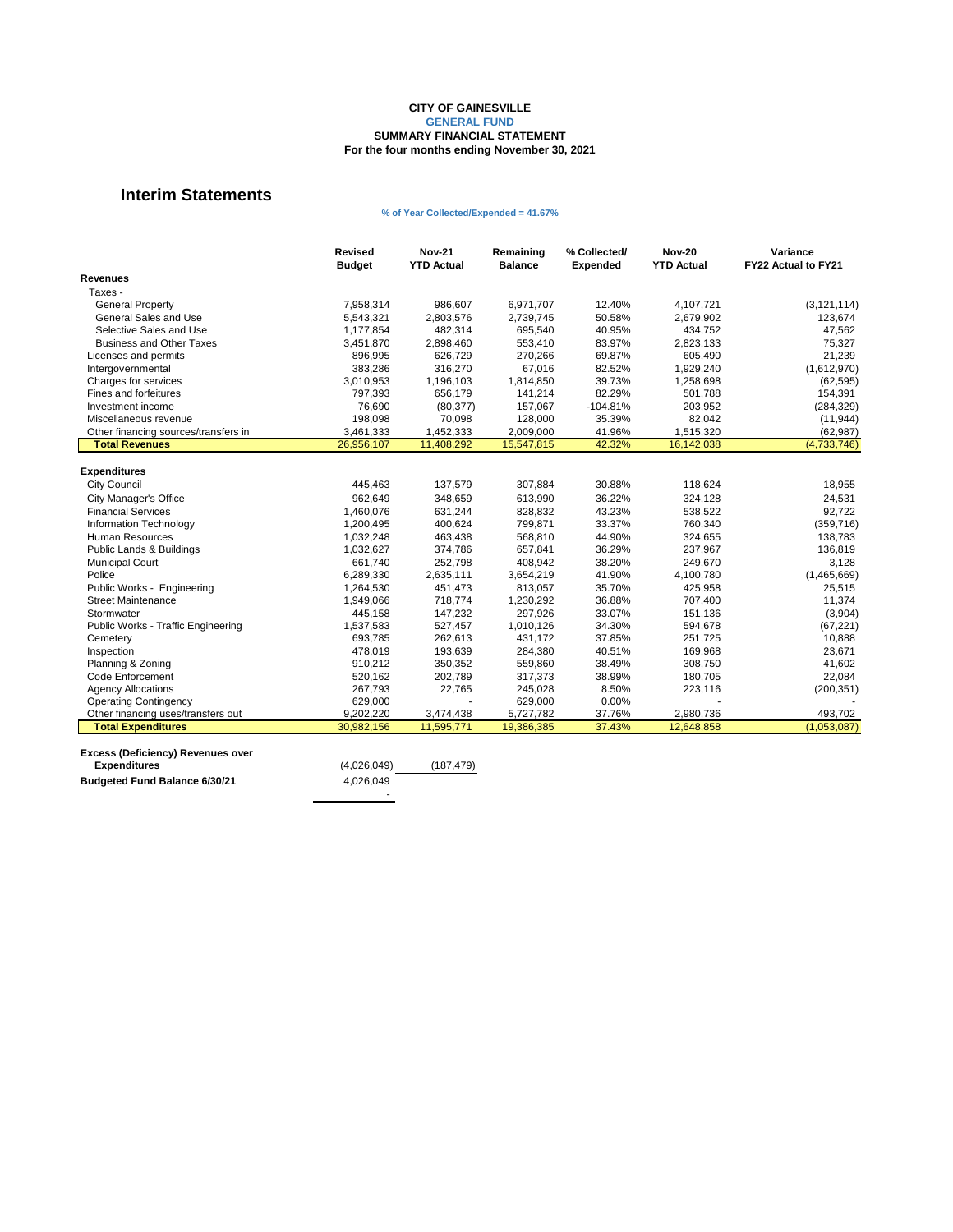|                                    | <b>Revised</b><br><b>Budget</b> | <b>Nov-21</b><br><b>YTD Actual</b> | Remaining<br><b>Balance</b> | % Collected/<br><b>Expended</b> | <b>Nov-20</b><br><b>YTD Actual</b> | Variance<br>FY22 Actual to FY21 |
|------------------------------------|---------------------------------|------------------------------------|-----------------------------|---------------------------------|------------------------------------|---------------------------------|
| <b>Revenues</b>                    |                                 |                                    |                             |                                 |                                    |                                 |
| <b>Facility Operations</b>         | 94,770                          | 17,934                             | 76,836                      | 18.92%                          | 43,214                             | (25, 280)                       |
| <b>General Assistance Services</b> | 80,582                          | 26,861                             | 53,721                      | 33.33%                          | 35,244                             | (8,383)                         |
| Meals on Wheels                    | 1,014,041                       | 298,716                            | 715,325                     | 29.46%                          | 269,961                            | 28,755                          |
| <b>Senior Center</b>               | 546,107                         | 134,933                            | 411,174                     | 24.71%                          | 118,275                            | 16,658                          |
| Gainesville-Hall Transit           | 2,100,137                       | 670,170                            | ,429,967                    | 31.91%                          | 231,223                            | 438,947                         |
| <b>Total Revenues</b>              | 3,835,637                       | 1,148,614                          | 2,687,023                   | 29.95%                          | 697,917                            | 450,697                         |
| <b>Expenditures</b>                |                                 |                                    |                             |                                 |                                    |                                 |
| <b>Facility Operations</b>         | 194,770                         | 24,243                             | 170,527                     | 12.45%                          | 35,999                             | (11, 756)                       |
| <b>General Assistance Services</b> | 80,583                          | 41,788                             | 38,795                      | 51.86%                          | 33,316                             | 8,472                           |
| Meals on Wheels                    | 1,014,041                       | 275,575                            | 738,466                     | 27.18%                          | 333,664                            | (58,089)                        |
| <b>Senior Center</b>               | 546,106                         | 148,174                            | 397,932                     | 27.13%                          | 126,728                            | 21,446                          |
| Gainesville-Hall Transit           | 2,100,137                       | 586,968                            | 1,513,169                   | 27.95%                          | 1,299,462                          | (712, 494)                      |
| <b>Total Expenditures</b>          | 3,935,637                       | 1,076,748                          | 2,858,889                   | 27.36%                          | 1,829,169                          | (752, 421)                      |

| <b>EXCESS (Deliciency) Revenues over</b> |           |        |
|------------------------------------------|-----------|--------|
| <b>Expenditures</b>                      | (100,000) | 71,866 |
| <b>Budgeted Fund Balance 6/30/21</b>     | 100,000   |        |
|                                          | -         |        |
|                                          |           |        |

#### **COMMUNITY SERVICE CENTER FUND SUMMARY FINANCIAL STATEMENT For the four months ending November 30, 2021 CITY OF GAINESVILLE**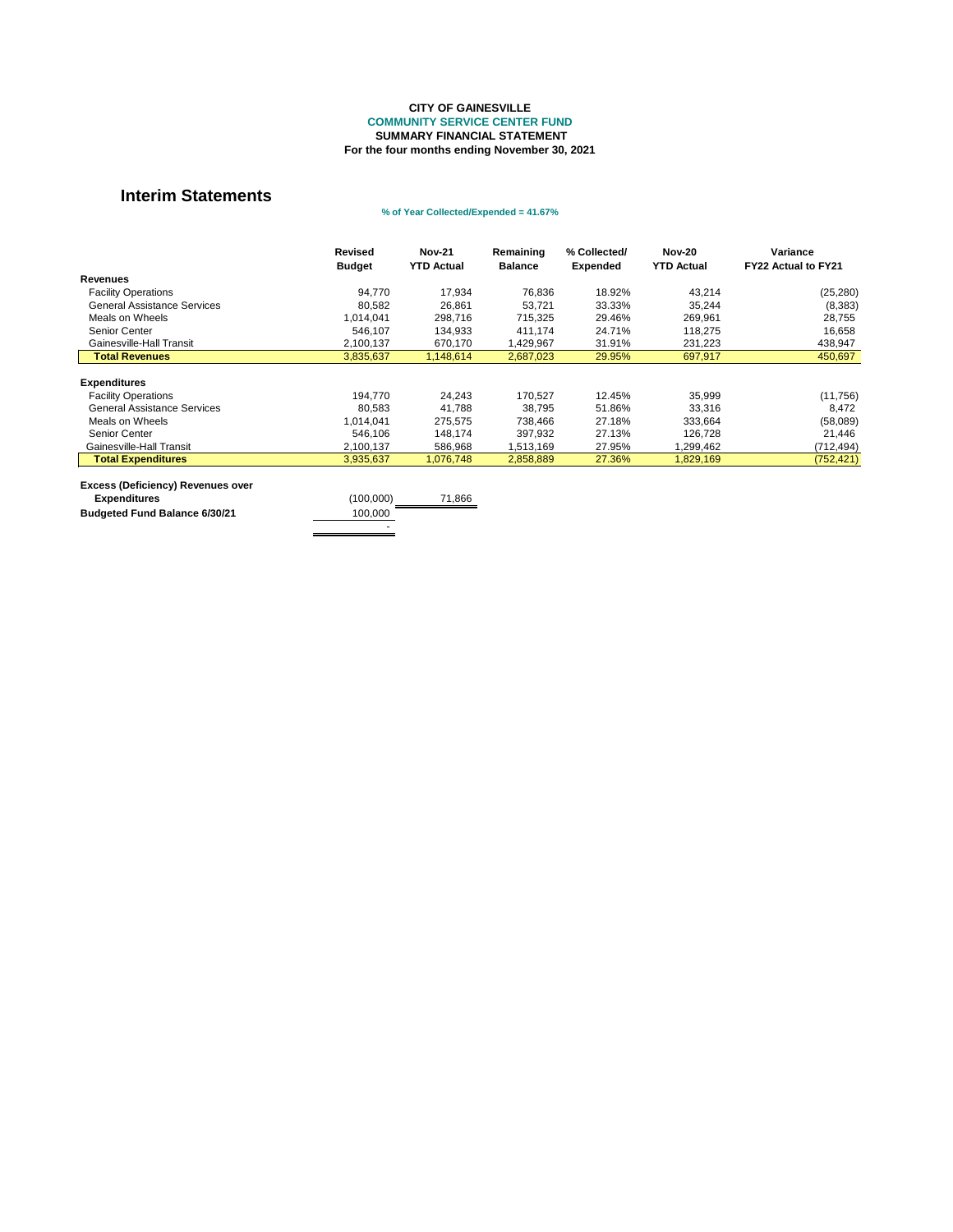|                                                                                                         | <b>Revised</b><br><b>Budget</b> | <b>Nov-21</b><br><b>YTD Actual</b> | Remaining<br><b>Balance</b> | % Collected/<br><b>Expended</b> | <b>Nov-20</b><br><b>YTD Actual</b> | Variance<br><b>FY22 Actual to FY21</b> |
|---------------------------------------------------------------------------------------------------------|---------------------------------|------------------------------------|-----------------------------|---------------------------------|------------------------------------|----------------------------------------|
| <b>Revenues</b>                                                                                         |                                 |                                    |                             |                                 |                                    |                                        |
| <b>Charges for Services</b>                                                                             | 50,000                          | 26,400                             | 23,600                      | 52.80%                          | 34,425                             | (8,025)                                |
| Investment Income                                                                                       | 1,500                           | (1,224)                            | 2,724                       | -81.60%                         | 2,439                              | (3,663)                                |
| <b>Total Revenues</b>                                                                                   | 51,500                          | 25,176                             | 26,324                      | 48.89%                          | 36,864                             | (11,688)                               |
|                                                                                                         |                                 |                                    |                             |                                 |                                    |                                        |
| <b>Expenditures</b>                                                                                     |                                 |                                    |                             |                                 |                                    |                                        |
| Other financing uses/transfers out                                                                      | 55,000                          | 22,917                             | 32,083                      | 41.67%                          |                                    | 22,917                                 |
| <b>Total Expenditures</b>                                                                               | 55,000                          | 22,917                             | 32,083                      | 41.67%                          |                                    | 22,917                                 |
| <b>Excess (Deficiency) Revenues over</b><br><b>Expenditures</b><br><b>Budgeted Fund Balance 6/30/21</b> | (3,500)<br>3,500                | 2,259                              |                             |                                 |                                    |                                        |

#### **CITY OF GAINESVILLE CEMETERY FUND SUMMARY FINANCIAL STATEMENT For the four months ending November 30, 2021**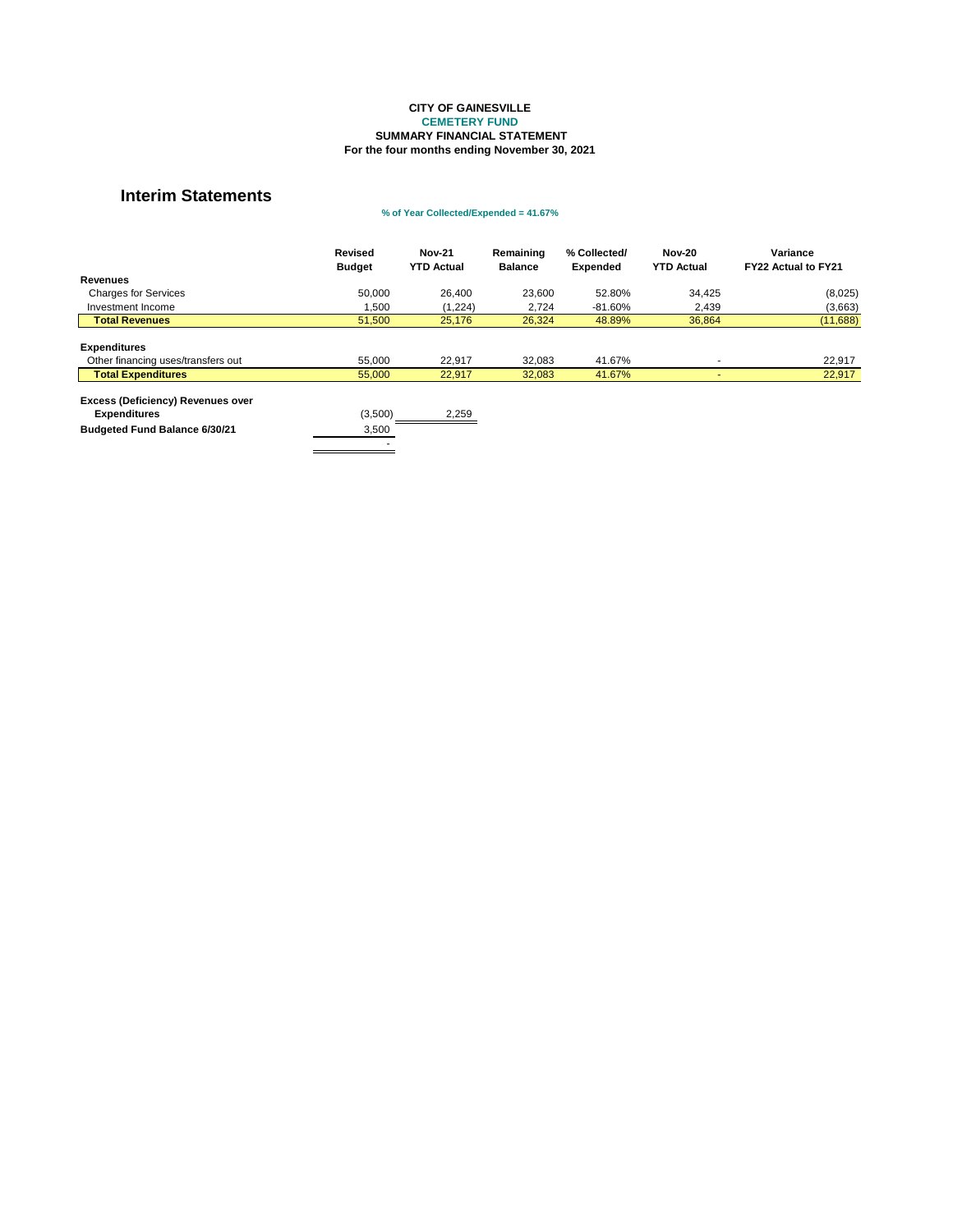|                                          | <b>Revised</b><br><b>Budget</b> | <b>Nov-21</b><br><b>YTD Actual</b> | Remaining<br><b>Balance</b> | % Collected/<br><b>Expended</b> | <b>Nov-20</b><br><b>YTD Actual</b> | Variance<br><b>FY22 Actual to FY21</b> |
|------------------------------------------|---------------------------------|------------------------------------|-----------------------------|---------------------------------|------------------------------------|----------------------------------------|
| <b>Revenues</b>                          |                                 |                                    |                             |                                 |                                    |                                        |
| <b>State Confiscations</b>               |                                 | 9,371                              | (9,371)                     | No Budget                       | 20,736                             | (11, 365)                              |
| <b>Federal Confiscations</b>             |                                 | 58,849                             | (58, 849)                   | No Budget                       | 842                                | 58,007                                 |
| <b>Interest Revenue</b>                  |                                 | (209)                              | 209                         | No Budget                       | 970                                | (1, 179)                               |
| <b>Total Revenues</b>                    |                                 | 68,011                             | (68,011)                    | 0.00%                           | 22,548                             | 45,463                                 |
|                                          |                                 |                                    |                             |                                 |                                    |                                        |
| <b>Expenditures</b>                      |                                 |                                    |                             |                                 |                                    |                                        |
| <b>Purchased/Contracted Services</b>     | 66,227                          | 24,055                             | 42,172                      | 36.32%                          | 29,052                             | (4,997)                                |
| Personal Services and Employee Benefits  | 10,000                          | 1,711                              | 8,289                       | 17.11%                          |                                    | 1,711                                  |
| <b>Supplies</b>                          | 73,773                          | 23,673                             | 50,100                      | 32.09%                          | 20,301                             | 3,372                                  |
| <b>Total Expenditures</b>                | 150,000                         | 49,439                             | 100,561                     | 32.96%                          | 49,353                             | 86                                     |
|                                          |                                 |                                    |                             |                                 |                                    |                                        |
| <b>Excess (Deficiency) Revenues over</b> |                                 |                                    |                             |                                 |                                    |                                        |
| <b>Expenditures</b>                      | (150,000)                       | 18,572                             |                             |                                 |                                    |                                        |
| <b>Budgeted Fund Balance 6/30/21</b>     | 150,000                         |                                    |                             |                                 |                                    |                                        |
|                                          |                                 |                                    |                             |                                 |                                    |                                        |

### **% of Year Collected/Expended = 41.67%**

#### **For the four months ending November 30, 2021 CITY OF GAINESVILLE CONFISCATED ASSETS FUND SUMMARY FINANCIAL STATEMENT**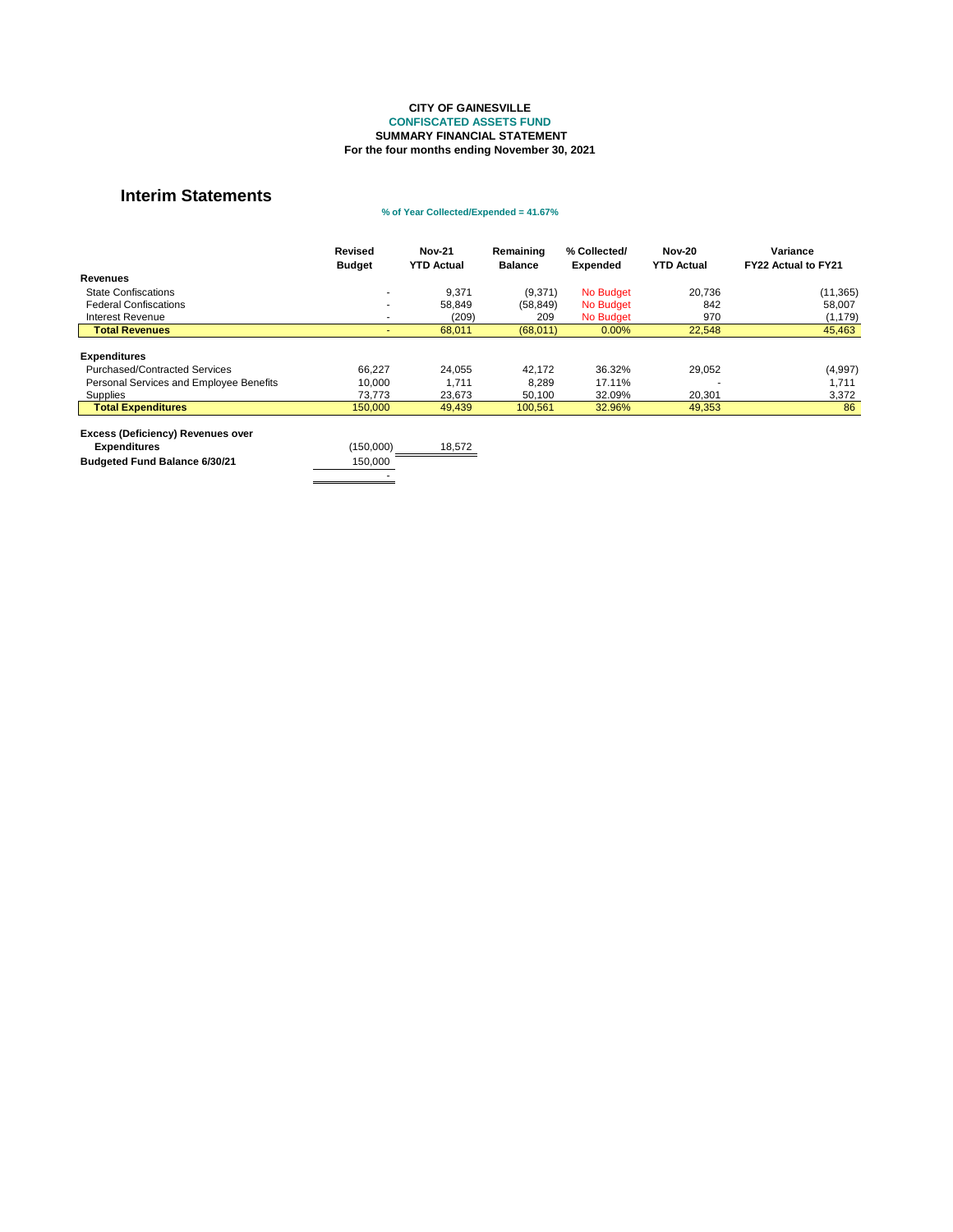|                                          | <b>Revised</b><br><b>Budget</b> | <b>Nov-21</b><br><b>YTD Actual</b> | Remaining<br><b>Balance</b> | % Collected/<br><b>Expended</b> | <b>Nov-20</b><br><b>YTD Actual</b> | Variance<br><b>FY22 Actual to FY21</b> |
|------------------------------------------|---------------------------------|------------------------------------|-----------------------------|---------------------------------|------------------------------------|----------------------------------------|
| <b>Revenues</b>                          |                                 |                                    |                             |                                 |                                    |                                        |
| Investment Income                        | 19,450                          | (23, 866)                          | 43,316                      | $-122.70%$                      | (4,880,712)                        | 4,856,846                              |
| <b>Total Revenues</b>                    | 19,450                          | (23, 866)                          | 43,316                      | $-122.70\%$                     | (4,880,712)                        | 4,856,846                              |
|                                          |                                 |                                    |                             |                                 |                                    |                                        |
| <b>Expenditures</b>                      |                                 |                                    |                             |                                 |                                    |                                        |
| <b>Purchased/Contracted Services</b>     | 73,000                          | 268                                | 72,732                      | 0.37%                           | 66,798                             | (66, 530)                              |
| <b>Total Expenditures</b>                | 73,000                          | 268                                | 72,732                      | 0.37%                           | 66,798                             | (66, 530)                              |
| <b>Excess (Deficiency) Revenues over</b> |                                 |                                    |                             |                                 |                                    |                                        |
| <b>Expenditures</b>                      | (53, 550)                       | (24, 134)                          |                             |                                 |                                    |                                        |
| <b>Budgeted Fund Balance 6/30/21</b>     | 53,550                          |                                    |                             |                                 |                                    |                                        |
|                                          |                                 |                                    |                             |                                 |                                    |                                        |

#### **ECONOMIC DEVELOPMENT (SPECIAL REVENUE) SUMMARY FINANCIAL STATEMENT For the four months ending November 30, 2021 CITY OF GAINESVILLE**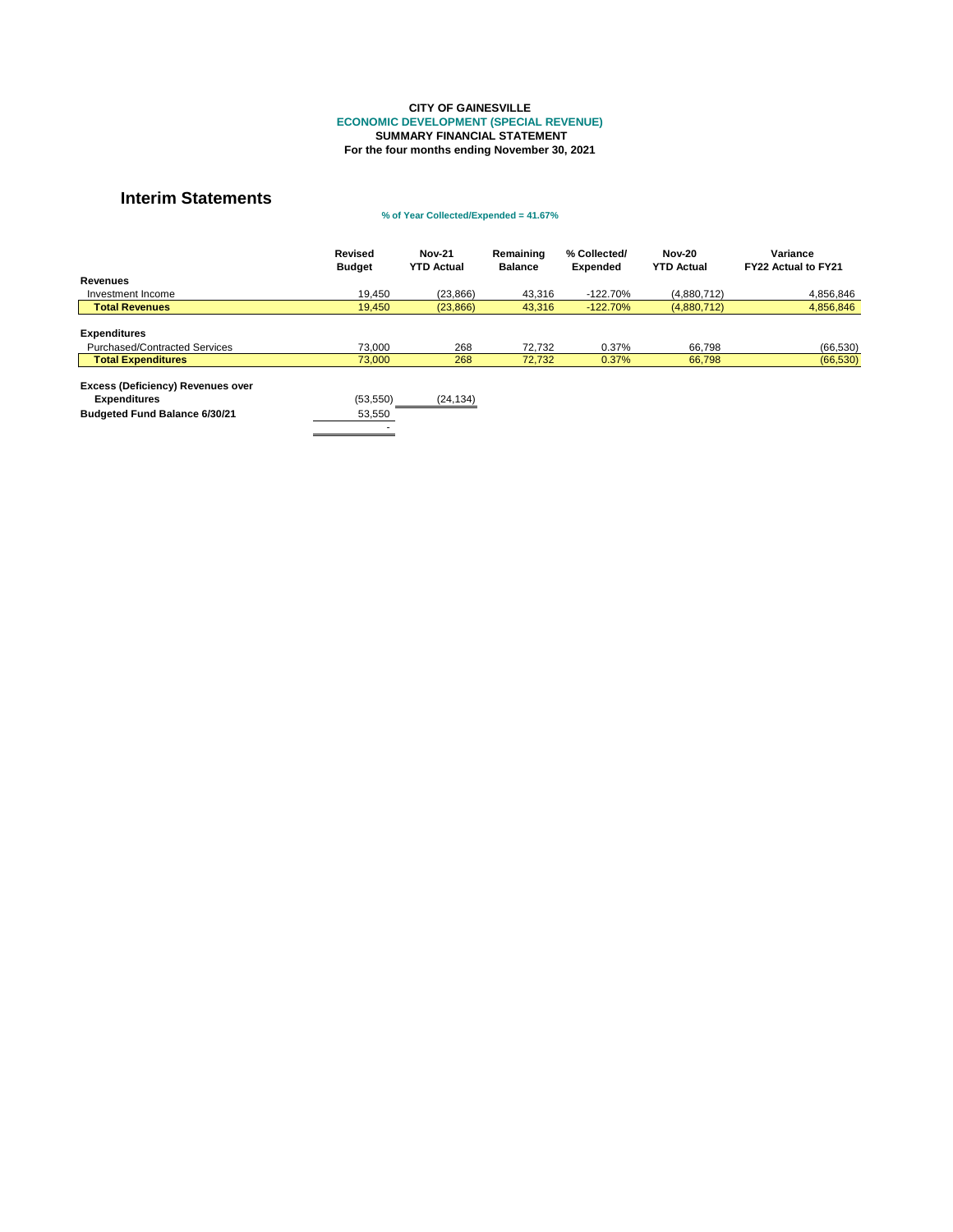|                                      | <b>Revised</b><br><b>Budget</b> | <b>Nov-21</b><br><b>YTD Actual</b> | Remaining<br><b>Balance</b> | % Collected/<br><b>Expended</b> | <b>Nov-20</b><br><b>YTD Actual</b> | Variance<br><b>FY22 Actual to FY21</b> |
|--------------------------------------|---------------------------------|------------------------------------|-----------------------------|---------------------------------|------------------------------------|----------------------------------------|
| <b>Revenues</b>                      |                                 |                                    |                             |                                 |                                    |                                        |
| Taxes -                              |                                 |                                    |                             |                                 |                                    |                                        |
| <b>General Property</b>              | 7,101,138                       | 5,958,876                          | 1,142,262                   | 83.91%                          | 5,518,692                          | 440,184                                |
| Investment Income                    | 5,600                           | 728                                | 4,872                       | 13.00%                          | 2,264                              | (1,536)                                |
| <b>Other Financing Sources</b>       | 2,111,870                       | 879,946                            | 1,231,924                   | 41.67%                          | 999,860                            | (119, 914)                             |
| <b>Total Revenues</b>                | 9,218,608                       | 6,839,550                          | 2,379,058                   | 74.19%                          | 6,520,816                          | 318,734                                |
|                                      |                                 |                                    |                             |                                 |                                    |                                        |
| <b>Expenditures</b>                  |                                 |                                    |                             |                                 |                                    |                                        |
| <b>Personal Services</b>             | 8,018,050                       | 3,256,609                          | 4,761,441                   | 40.62%                          | 3,057,329                          | 199,280                                |
| <b>Purchased/Contracted Services</b> | 622,145                         | 184,610                            | 437,535                     | 29.67%                          | 139,797                            | 44,813                                 |
| <b>Supplies</b>                      | 398,900                         | 113,804                            | 285,096                     | 28.53%                          | 140,384                            | (26, 580)                              |
| <b>Capital Outlay</b>                | 37,000                          | 16,231                             | 20,769                      | 43.87%                          |                                    | 16,231                                 |
| Interfund/Interdepartmental Charges  | 373,505                         | 155,627                            | 217,878                     | 41.67%                          | 155,627                            |                                        |
| Intergovernmental                    | 29,000                          | 3,207                              | 25,793                      | 11.06%                          |                                    | 3,207                                  |
| <b>Other Financing Uses</b>          | 105,000                         | 43,750                             | 61,250                      | 41.67%                          | 45,833                             | (2,083)                                |
| <b>Total Expenditures</b>            | 9,583,600                       | 3,773,838                          | 5,809,762                   | 39.38%                          | 3,538,970                          | 234,868                                |
|                                      |                                 |                                    |                             |                                 |                                    |                                        |

| <b>Excess (Deficiency) Revenues over</b> |            |           |
|------------------------------------------|------------|-----------|
| <b>Expenditures</b>                      | (364, 992) | 3,065,712 |
| <b>Budgeted Fund Balance 6/30/21</b>     | 364,992    |           |
|                                          |            |           |

-

### **% of Year Collected/Expended = 41.67%**

#### **For the four months ending November 30, 2021 CITY OF GAINESVILLE FIRE SERVICES FUND SUMMARY FINANCIAL STATEMENT**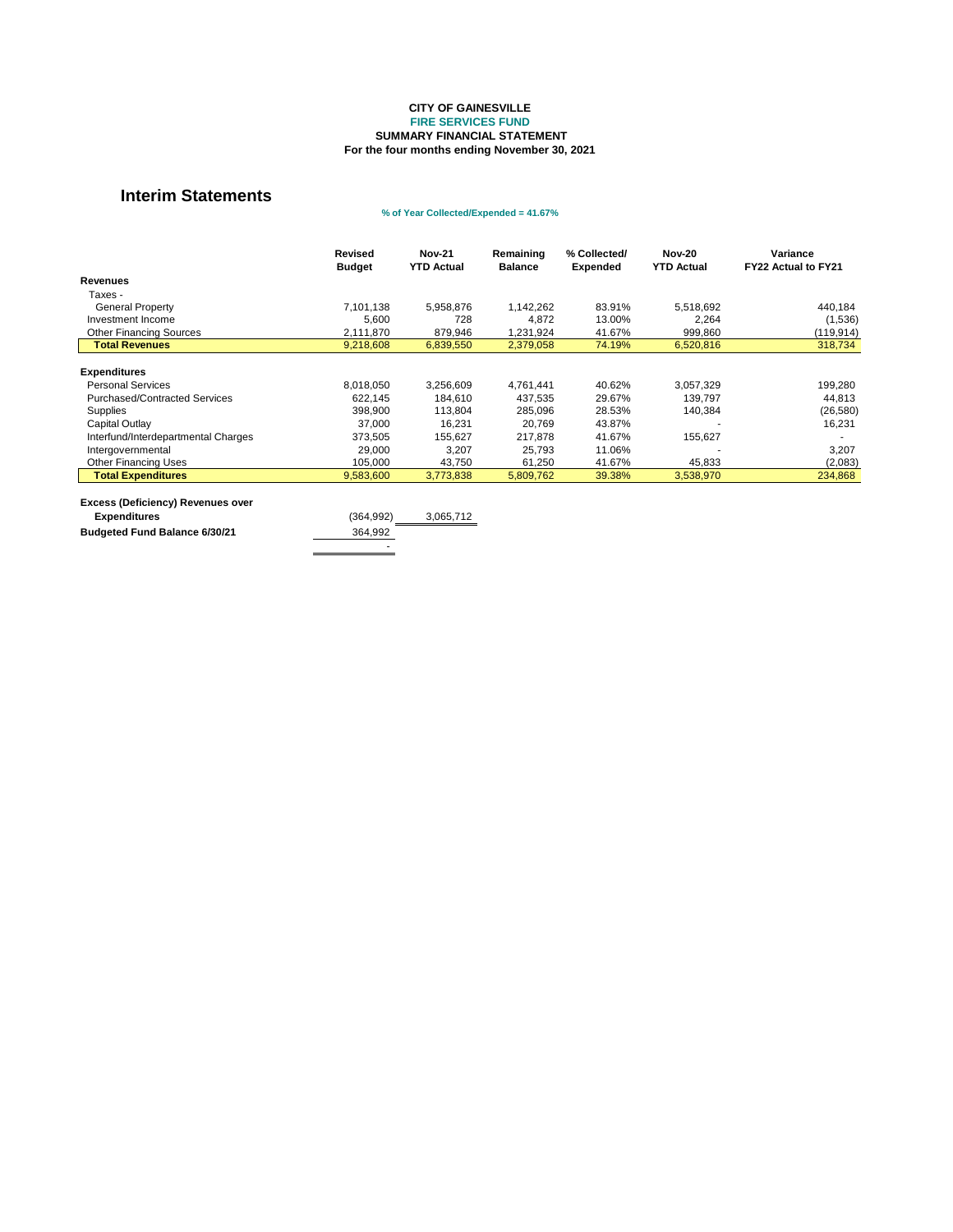#### **Excess (Deficiency) Revenues over Expenditures** (236,792)

**Budgeted Fund Balance 6/30/21** 

- 1990 - 1990 - 1990 - 1990 - 1990 - 1990 - 1990 - 1990 - 1990 - 1990 - 1990 - 1990 - 1990 - 1990 - 1990 - 199<br>1991 - 1991 - 1991 - 1991 - 1991 - 1991 - 1991 - 1991 - 1991 - 1991 - 1991 - 1991 - 1991 - 1991 - 1991 - 1991

|                                     | <b>Revised</b> | <b>Nov-21</b>     | Remaining      | % Collected/    | <b>Nov-20</b>     | <b>Variance</b>            |
|-------------------------------------|----------------|-------------------|----------------|-----------------|-------------------|----------------------------|
|                                     | <b>Budget</b>  | <b>YTD Actual</b> | <b>Balance</b> | <b>Expended</b> | <b>YTD Actual</b> | <b>FY22 Actual to FY21</b> |
| <b>Revenues</b>                     |                |                   |                |                 |                   |                            |
| <b>Midtown Property Taxes</b>       | 122,380        | $\blacksquare$    | 122,380        | $0.00\%$        |                   |                            |
| Midtown Intergovernmental Revenues  | 387,195        | $\blacksquare$    | 387,195        | $0.00\%$        |                   |                            |
| Investment Income                   | 1,100          | (4,897)           | 5,997          | $-445.18%$      | 12,496            | (17, 393)                  |
| <b>Westside Property Taxes</b>      | 28,979         |                   | 28,979         | $0.00\%$        |                   |                            |
| Westside Intergovernmental Revenues | 79,708         |                   | 79,708         | $0.00\%$        |                   |                            |
| <b>Total Revenues</b>               | 619,362        | (4,897)           | 624,259        | $-0.79%$        | 12,496            | (17, 393)                  |
| <b>Expenditures</b>                 |                |                   |                |                 |                   |                            |
| Payment to Others                   | 511,676        | 187,026           | 324,650        | 36.55%          | 65,732            | 121,294                    |
| Other financing uses                | 107,686        | 44,869            | 62,817         | 41.67%          | 41,077            | 3,792                      |
| <b>Total Expenditures</b>           | 619,362        | 231,895           | 387,467        | 37.44%          | 106,809           | 125,086                    |
|                                     |                |                   |                |                 |                   |                            |

#### **% of Year Collected/Expended = 41.67%**

#### **CITY OF GAINESVILLE TAX ALLOCATION DISTRICT FUND SUMMARY FINANCIAL STATEMENT For the four months ending November 30, 2021**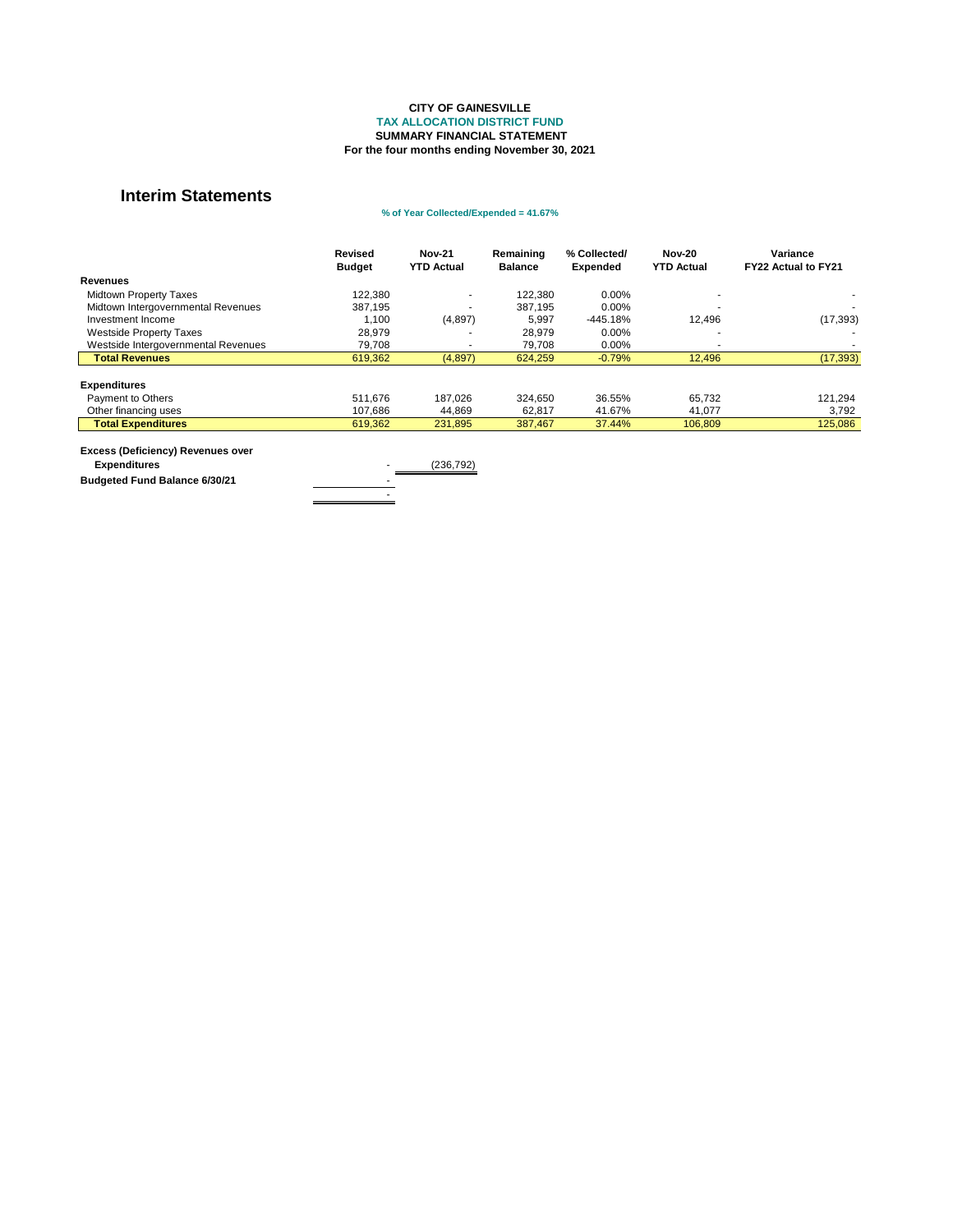|                                         | <b>Revised</b> | <b>Nov-21</b>     | Remaining      | % Collected/    | <b>Nov-20</b>     | Variance                   |
|-----------------------------------------|----------------|-------------------|----------------|-----------------|-------------------|----------------------------|
|                                         | <b>Budget</b>  | <b>YTD Actual</b> | <b>Balance</b> | <b>Expended</b> | <b>YTD Actual</b> | <b>FY22 Actual to FY21</b> |
| <b>Revenues</b>                         |                |                   |                |                 |                   |                            |
| <b>General Property Taxes</b>           | 2,834,111      | 257               | 2,833,854      | 0.01%           |                   | 257                        |
| Investment Income                       | 150            |                   | 150            | 0.00%           |                   |                            |
| <b>Other Financing Sources</b>          | 1,600,393      | 666,830           | 933,563        | 41.67%          |                   | 666,830                    |
| <b>Total Revenues</b>                   | 4,434,654      | 667,087           | 3,767,567      | 15.04%          |                   | 667,087                    |
|                                         |                |                   |                |                 |                   |                            |
| <b>Expenditures</b>                     |                |                   |                |                 |                   |                            |
| Personal Services and Employee Benefits | 3,422,304      | A37,357           | 1,984,947      | 42.00%          |                   | 1,437,357                  |
| <b>Purchased/Contracted Services</b>    | 657,840        | 172,817           | 485,023        | 26.27%          |                   | 172,817                    |
| Supplies                                | 289,510        | 86,620            | 202,890        | 29.92%          |                   | 86,620                     |
| <b>Other Costs</b>                      | 65,000         | 5,851             | 59,149         | 9.00%           |                   | 5,851                      |
| <b>Total Expenditures</b>               | 4,434,654      | 1,702,645         | 2,732,009      | 38.39%          |                   | 1,702,645                  |

#### **Excess (Deficiency) Revenues over**

**Budgeted Fund Balance 6/30/21** 

**Expenditures** (1,035,558) - 1990 - 1990 - 1990 - 1990 - 1990 - 1990 - 1990 - 1990 - 1990 - 1990 - 1990 - 1990 - 1990 - 1990 - 1990 - 199<br>1991 - 1991 - 1991 - 1991 - 1991 - 1991 - 1991 - 1991 - 1991 - 1991 - 1991 - 1991 - 1991 - 1991 - 1991 - 1991

#### **CITY OF GAINESVILLE POLICE SERVICES FUND SUMMARY FINANCIAL STATEMENT For the four months ending November 30, 2021**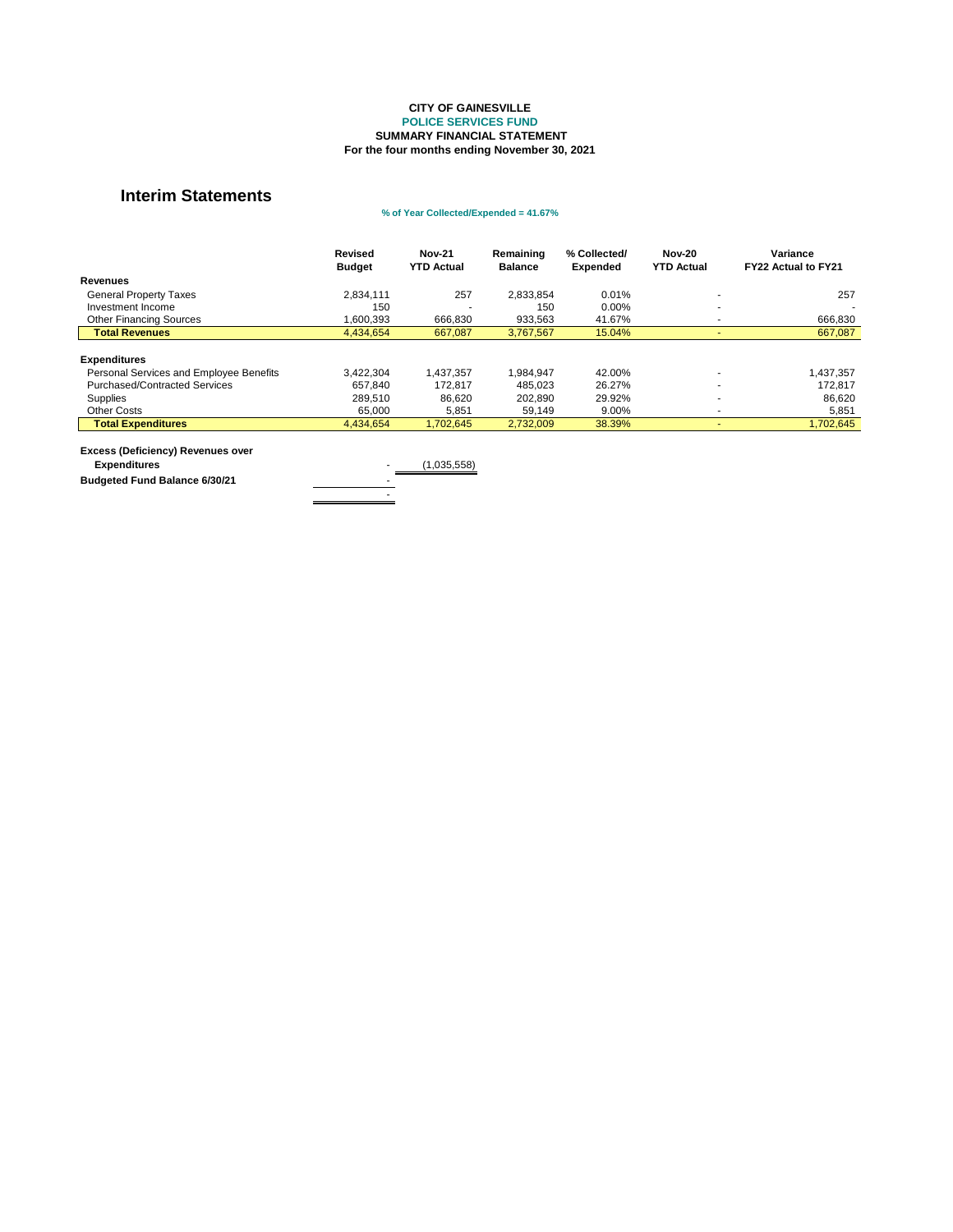|                                          | <b>Revised</b><br><b>Budget</b> | <b>Nov-21</b><br><b>YTD Actual</b> | Remaining<br><b>Balance</b> | % Collected/<br><b>Expended</b> | <b>Nov-20</b><br><b>YTD Actual</b> | Variance<br><b>FY22 Actual to FY21</b> |
|------------------------------------------|---------------------------------|------------------------------------|-----------------------------|---------------------------------|------------------------------------|----------------------------------------|
| <b>Revenues</b>                          |                                 |                                    |                             |                                 |                                    |                                        |
| Taxes                                    | 1,087,710                       | 634,477                            | 453,233                     | 58.33%                          | 415,286                            | 219,191                                |
| Investment income                        | 425                             | (1,507)                            | 932. ا                      | $-354.59%$                      | 483                                | (1,990)                                |
| <b>Total Revenues</b>                    | 1,088,135                       | 632,970                            | 455,165                     | 58.17%                          | 415,769                            | 217,201                                |
|                                          |                                 |                                    |                             |                                 |                                    |                                        |
| <b>Expenditures</b>                      |                                 |                                    |                             |                                 |                                    |                                        |
| Payments to Other Agencies               | 909,940                         | 379,142                            | 530,798                     | 41.67%                          | 323,256                            | 55,886                                 |
| Other financing uses/transfers out       | 201,695                         | 97,748                             | 103,947                     | 48.46%                          | 46,154                             | 51,594                                 |
| <b>Total Expenditures</b>                | 1,111,635                       | 476,890                            | 634,745                     | 42.90%                          | 369,410                            | 107,480                                |
| <b>Excess (Deficiency) Revenues over</b> |                                 |                                    |                             |                                 |                                    |                                        |
| <b>Expenditures</b>                      | (23,500)                        | 156,080                            |                             |                                 |                                    |                                        |
| <b>Budgeted Fund Balance 6/30/21</b>     | 23,500                          |                                    |                             |                                 |                                    |                                        |
|                                          |                                 |                                    |                             |                                 |                                    |                                        |

#### **CITY OF GAINESVILLE HOTEL/MOTEL TAX FUND SUMMARY FINANCIAL STATEMENT For the four months ending November 30, 2021**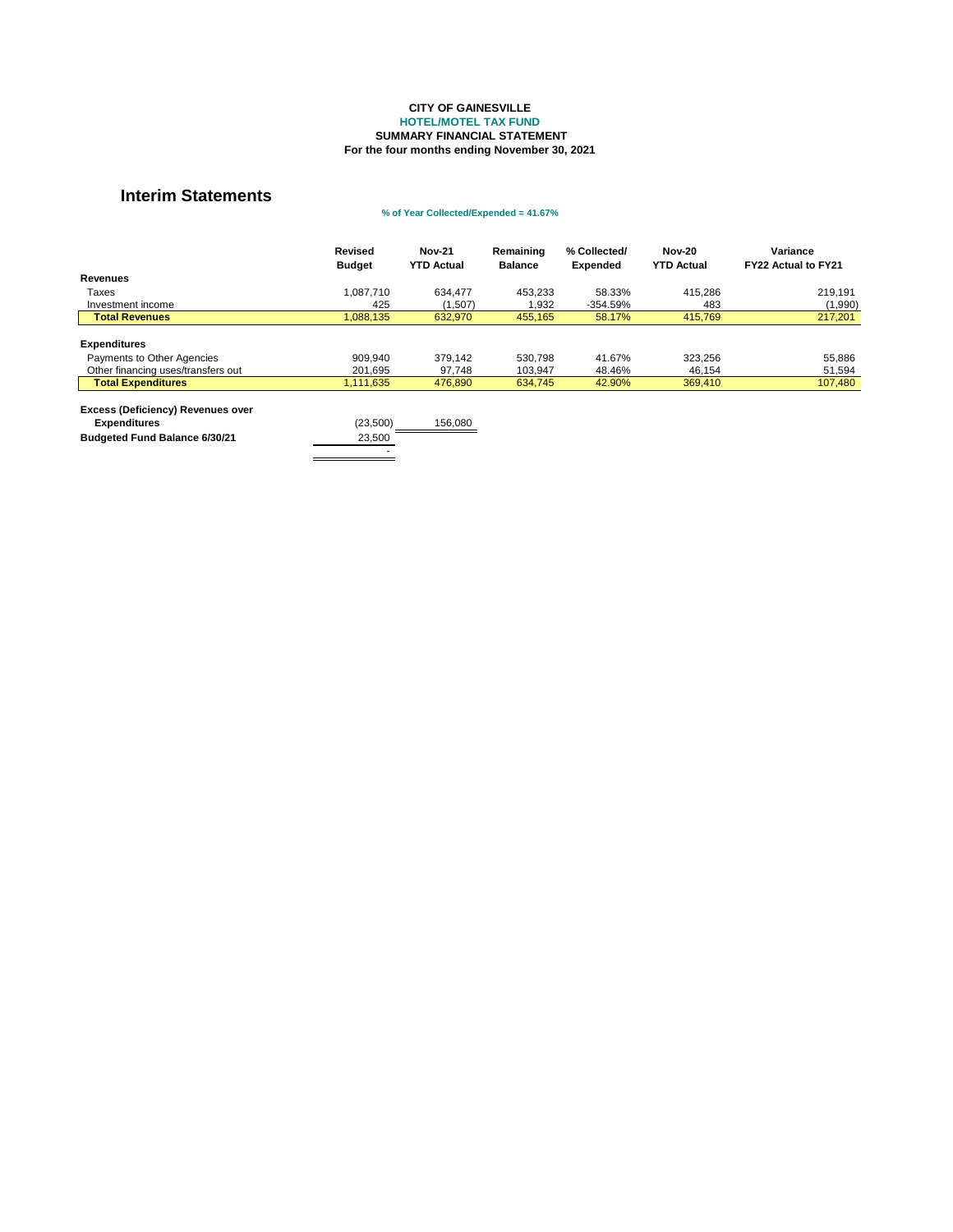|                                                                                                         | <b>Revised</b><br><b>Budget</b> | <b>Nov-21</b><br><b>YTD Actual</b> | Remaining<br><b>Balance</b> | % Collected/<br><b>Expended</b> | <b>Nov-20</b><br><b>YTD Actual</b> | Variance<br>FY22 Actual to FY21 |
|---------------------------------------------------------------------------------------------------------|---------------------------------|------------------------------------|-----------------------------|---------------------------------|------------------------------------|---------------------------------|
| <b>Revenues</b>                                                                                         |                                 |                                    |                             |                                 |                                    |                                 |
| Impact Fees - Police                                                                                    | 145,000                         | 233,673                            | (88, 673)                   | 161.15%                         | 145,447                            | 88,226                          |
| Impact Fees - Fire                                                                                      | 270,000                         | 426,836                            | (156, 836)                  | 158.09%                         | 265,683                            | 161,153                         |
| Impact Fees - Parks                                                                                     | 540,000                         | 716,800                            | (176, 800)                  | 132.74%                         | 471,800                            | 245,000                         |
| <b>Administrative Fees</b>                                                                              | 29,536                          | 45,334                             | (15,798)                    | 153.49%                         | 29,130                             | 16,204                          |
| Investment Income                                                                                       | 4,450                           | (4, 427)                           | 8,877                       | $-99.48%$                       | 8,158                              | (12, 585)                       |
| <b>Total Revenues</b>                                                                                   | 988,986                         | 1,418,216                          | (429, 230)                  | 143.40%                         | 920,218                            | 497,998                         |
| <b>Expenditures</b><br>Available for capital outlay and projects                                        | 416,950                         |                                    | 416,950                     | 0.00%<br>44.87%                 |                                    |                                 |
| Other financing uses/transfers out<br><b>Total Expenditures</b>                                         | ,029,536<br>,446,486            | 462,001<br>462,001                 | 567,535<br>984,485          | 31.94%                          | 29,130<br>29,130                   | 432,871<br>432,871              |
| <b>Excess (Deficiency) Revenues over</b><br><b>Expenditures</b><br><b>Budgeted Fund Balance 6/30/21</b> | (457, 500)<br>457,500           | 956,215                            |                             |                                 |                                    |                                 |

#### **IMPACT FEE FUND SUMMARY FINANCIAL STATEMENT For the four months ending November 30, 2021 CITY OF GAINESVILLE**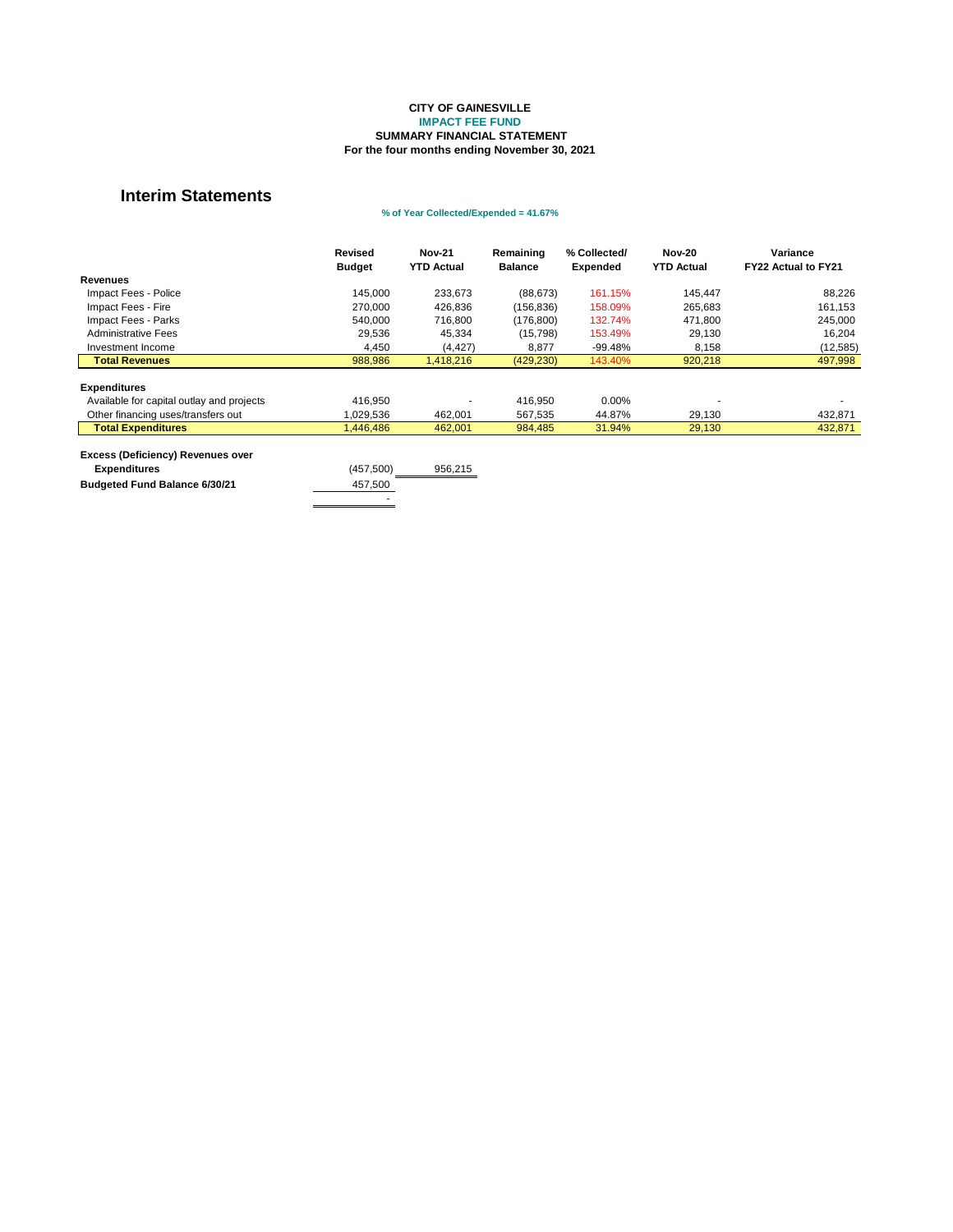|                                                                                                             | <b>Revised</b><br><b>Budget</b> | <b>Nov-21</b><br><b>YTD Actual</b> | Remaining<br><b>Balance</b> | % Collected/<br><b>Expended</b> | <b>Nov-20</b><br><b>YTD Actual</b> | Variance<br><b>FY22 Actual to FY21</b> |
|-------------------------------------------------------------------------------------------------------------|---------------------------------|------------------------------------|-----------------------------|---------------------------------|------------------------------------|----------------------------------------|
| <b>Revenues</b>                                                                                             |                                 |                                    |                             |                                 |                                    |                                        |
| Fines and Fees - Municipal Court                                                                            | 42,000                          | 26,441                             | 15,559                      | 62.95%                          | 23,594                             | 2,847                                  |
| Investment income                                                                                           | 700                             | (656)                              | .356                        | $-93.71%$                       | 1,191                              | (1, 847)                               |
| <b>Total Revenues</b>                                                                                       | 42,700                          | 25,785                             | 16,915                      | 60.39%                          | 24,785                             | 1,000                                  |
| <b>Expenditures</b><br><b>Capital Outlay</b><br>Supplies and operating charges<br><b>Total Expenditures</b> | 30,832<br>11,868<br>42,700      | 1,195<br>1,195                     | 30,832<br>10,673<br>41,505  | $0.00\%$<br>10.07%<br>2.80%     | 8,523<br>8,523                     | (7, 328)                               |
| <b>Excess (Deficiency) Revenues over</b><br><b>Expenditures</b><br><b>Budgeted Fund Balance 6/30/21</b>     |                                 | 24,590                             |                             |                                 |                                    | (7,328)                                |

#### **SUMMARY FINANCIAL STATEMENT For the four months ending November 30, 2021 CITY OF GAINESVILLE INFORMATION TECHNOLOGY FUND**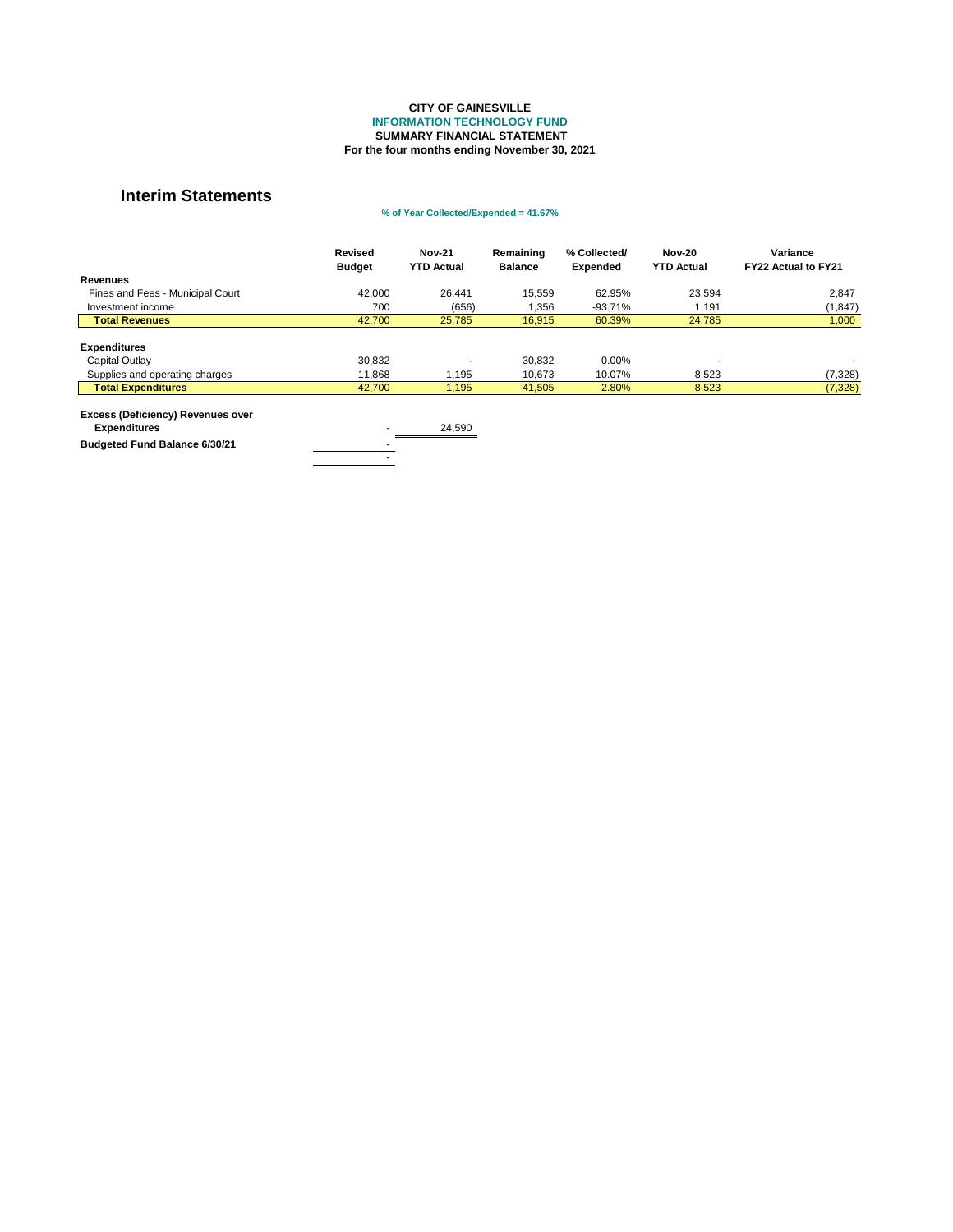| <b>OPERATIONS -</b>                 | <b>Revised</b><br><b>Budget</b> | <b>Nov-21</b><br><b>YTD Actual</b> | Remaining<br><b>Balance</b> | % Collected/<br><b>Expended</b> | <b>Nov-20</b><br><b>YTD Actual</b> | Variance<br>FY22 Actual to FY21 |
|-------------------------------------|---------------------------------|------------------------------------|-----------------------------|---------------------------------|------------------------------------|---------------------------------|
| <b>Revenues</b>                     |                                 |                                    |                             |                                 |                                    |                                 |
| <b>Non-Departmental</b>             |                                 |                                    |                             |                                 |                                    |                                 |
| <b>Taxes</b>                        | 5,082,877                       | 4,268,713                          | 814,164                     | 83.98%                          | 3,311,569                          | 957,144                         |
| Intergovernmental Revenue           |                                 |                                    |                             | No Budget                       | 200,000                            | (200,000)                       |
| Investment income                   | 52,500                          | (6,803)                            | 59,303                      | $-12.96%$                       | 16,474                             | (23, 277)                       |
| Miscellaneous                       | 2,000                           | 31,316                             | (29, 316)                   | 1565.80%                        | 5,246                              | 26,070                          |
| Other financing sources/transfer in |                                 |                                    |                             | <b>No Budget</b>                | 39,311                             | (39, 311)                       |
| <b>Departmental</b>                 |                                 |                                    |                             |                                 |                                    |                                 |
| <b>Recreation Services</b>          |                                 |                                    |                             |                                 |                                    |                                 |
|                                     | 137,400                         | 54,841                             | 82,559                      | 39.91%                          | 31,447                             | 23,394                          |
| <b>Allen Creek</b>                  | 5,500                           | 5,175                              | 325                         | 94.09%                          |                                    | 5,175                           |
| <b>Civic Center</b>                 | 251,500                         | 155,612                            | 95,888                      | 61.87%                          | 77,294                             | 78,318                          |
| <b>Frances Meadows</b>              | 908,000                         | 365,418                            | 542,582                     | 40.24%                          | 222,346                            | 143,072                         |
| Youth Sports Booster Club           | 102,800                         | 42,003                             | 60,797                      | 40.86%                          | 46,441                             | (4, 438)                        |
| <b>Lanier Point</b>                 | 134,400                         | 50,879                             | 83,521                      | 37.86%                          | 45,456                             | 5,423                           |
| <b>Parks Development</b>            | 2,500                           | (399)                              | 2,899                       | $-15.96%$                       | 817                                | (1, 216)                        |
| <b>Total Operating Revenues</b>     | 6,679,477                       | 4,966,755                          | 1,712,722                   | 74.36%                          | 3,996,401                          | 970,354                         |
| <b>Expenditures</b>                 |                                 |                                    |                             |                                 |                                    |                                 |
| <b>Non-Departmental</b>             |                                 |                                    |                             |                                 |                                    |                                 |
| <b>Indirect Cost Allocation</b>     | 50,000                          | 20,833                             | 29,167                      | 41.67%                          | 20,833                             |                                 |
| Other financing uses/transfers out  | 1,825,000                       | 760,417                            | 1,064,583                   | 41.67%                          | 200,000                            | 560,417                         |
| <b>Departmental</b>                 |                                 |                                    |                             |                                 |                                    |                                 |
| <b>Parks Maintenance</b>            | 138,195                         | 51,986                             | 86,209                      | 37.62%                          | 47,378                             | 4,608                           |
| <b>Recreation Services</b>          | 437,288                         | 136,881                            | 300,407                     | 31.30%                          | 134,292                            | 2,589                           |
| Allen Creek Soccer Complex          | 52,496                          | 9,349                              | 43,147                      | 17.81%                          | 14,774                             | (5, 425)                        |
| <b>Civic Center</b>                 | 694,409                         | 292,490                            | 401,919                     | 42.12%                          | 245,680                            | 46,810                          |
| <b>Frances Meadows</b>              | 1,880,259                       | 742,191                            | 1,138,068                   | 39.47%                          | 602,022                            | 140,169                         |
| Youth Sports Booster Club           | 190,697                         | 71,499                             | 119,198                     | 37.49%                          | 61,723                             | 9,776                           |
| <b>Park Services</b>                | 1,412,501                       | 561,251                            | 851,250                     | 39.73%                          | 412,515                            | 148,736                         |
| <b>Lanier Point</b>                 | 232,861                         | 87,555                             | 145,306                     | 37.60%                          | 82,420                             | 5,135                           |
| <b>Parks Administration</b>         | 884,216                         | 354,886                            | 529,330                     | 40.14%                          | 322,500                            | 32,386                          |
| <b>Total Operating Expenditures</b> | 7,797,922                       | 3,089,338                          | 4,708,584                   | 39.62%                          | 2,144,137                          | 945,201                         |

| <b>Excess (Deficiency) Revenues over</b> |               |           |
|------------------------------------------|---------------|-----------|
| <b>Expenditures</b>                      | (1, 118, 445) | 1,877,417 |
| <b>Budgeted Fund Balance 6/30/21</b>     | 1,118,445     |           |
|                                          | -             |           |

#### **SUMMARY FINANCIAL STATEMENT For the four months ending November 30, 2021 CITY OF GAINESVILLE PARKS AND RECREATION OPERATING FUND**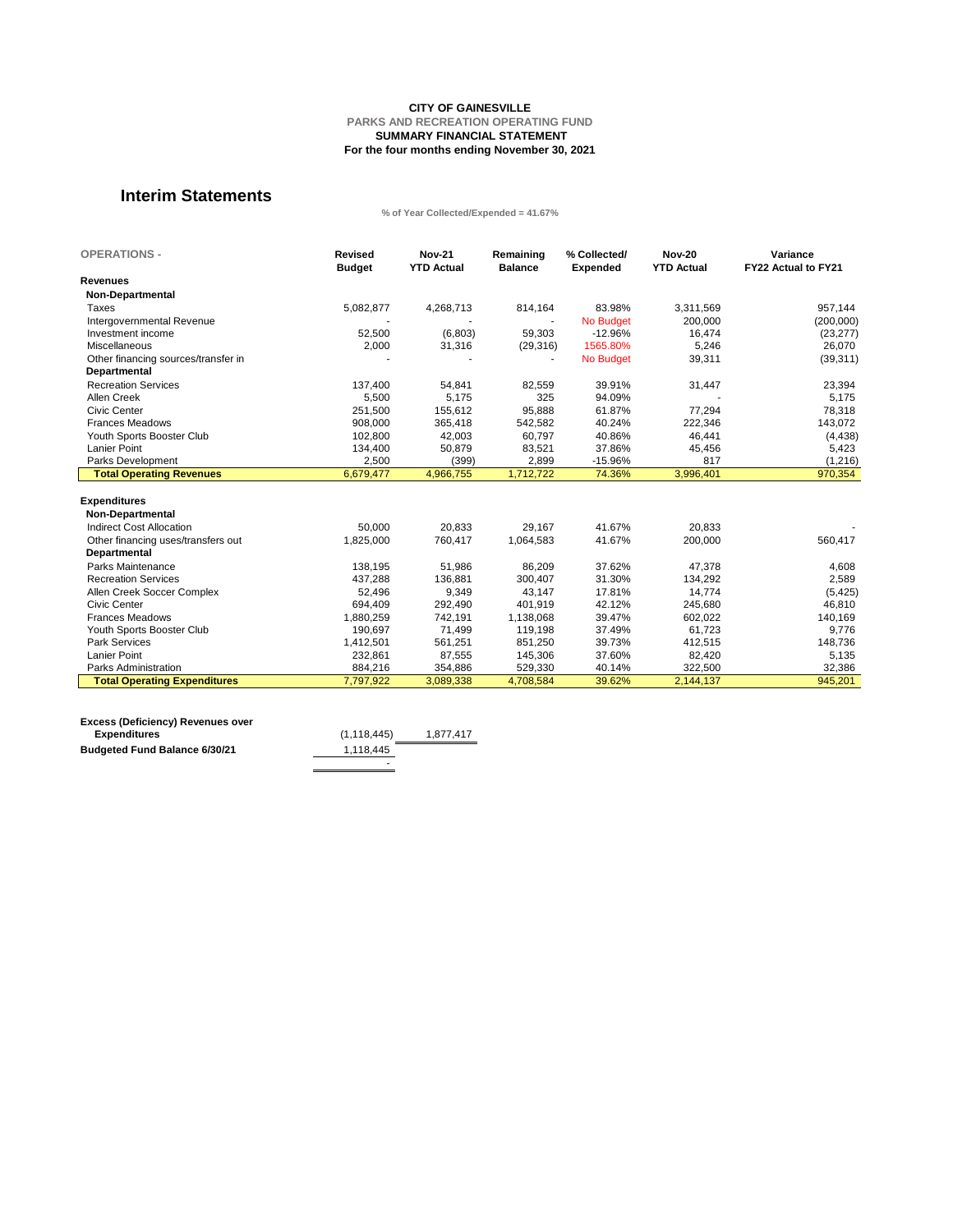|                                            | <b>Revised</b><br><b>Budget</b> | <b>Nov-21</b><br><b>YTD Actual</b> | Remaining<br><b>Balance</b> | % Collected/<br><b>Expended</b> |
|--------------------------------------------|---------------------------------|------------------------------------|-----------------------------|---------------------------------|
| <b>Revenues</b>                            |                                 |                                    |                             |                                 |
| Transfers in                               | 2,575,000                       | 1,072,917                          | 1,502,083                   | 41.67%                          |
| <b>Total Revenues</b>                      | 2,575,000                       | 1,072,917                          | 1,502,083                   | 41.67%                          |
| <b>Expenditures</b>                        |                                 |                                    |                             |                                 |
| Parks Maintenance Shop                     | 153,000                         | 14,903                             | 138,097                     | 9.74%                           |
| Lanier Point                               | 500,000                         |                                    | 500,000                     | $0.00\%$                        |
| <b>Parks Administration</b>                | 1,222,000                       |                                    | 1,222,000                   | $0.00\%$                        |
| <b>Frances Meadows</b>                     | 300,000                         | 12,650                             | 287,350                     | 4.22%                           |
| <b>Park Services</b>                       | 501,830                         | 531,826                            | (29,996)                    | 105.98%                         |
| <b>Total Capital Projects Expenditures</b> | 2,676,830                       | 559,379                            | 2,117,451                   | 20.90%                          |
| <b>Excess (Deficiency) Revenues over</b>   |                                 |                                    |                             |                                 |
| <b>Expenditures</b>                        | (101, 830)                      | 513,538                            |                             |                                 |
| <b>Budgeted Fund Balance 6/30/21</b>       | 101,830                         |                                    |                             |                                 |
|                                            |                                 |                                    |                             |                                 |

**% of Year Collected/Expended = 41.67%**

#### **For the four months ending November 30, 2021 CITY OF GAINESVILLE PARKS AND RECREATION CAPITAL PROJECTS FUND SUMMARY FINANCIAL STATEMENT**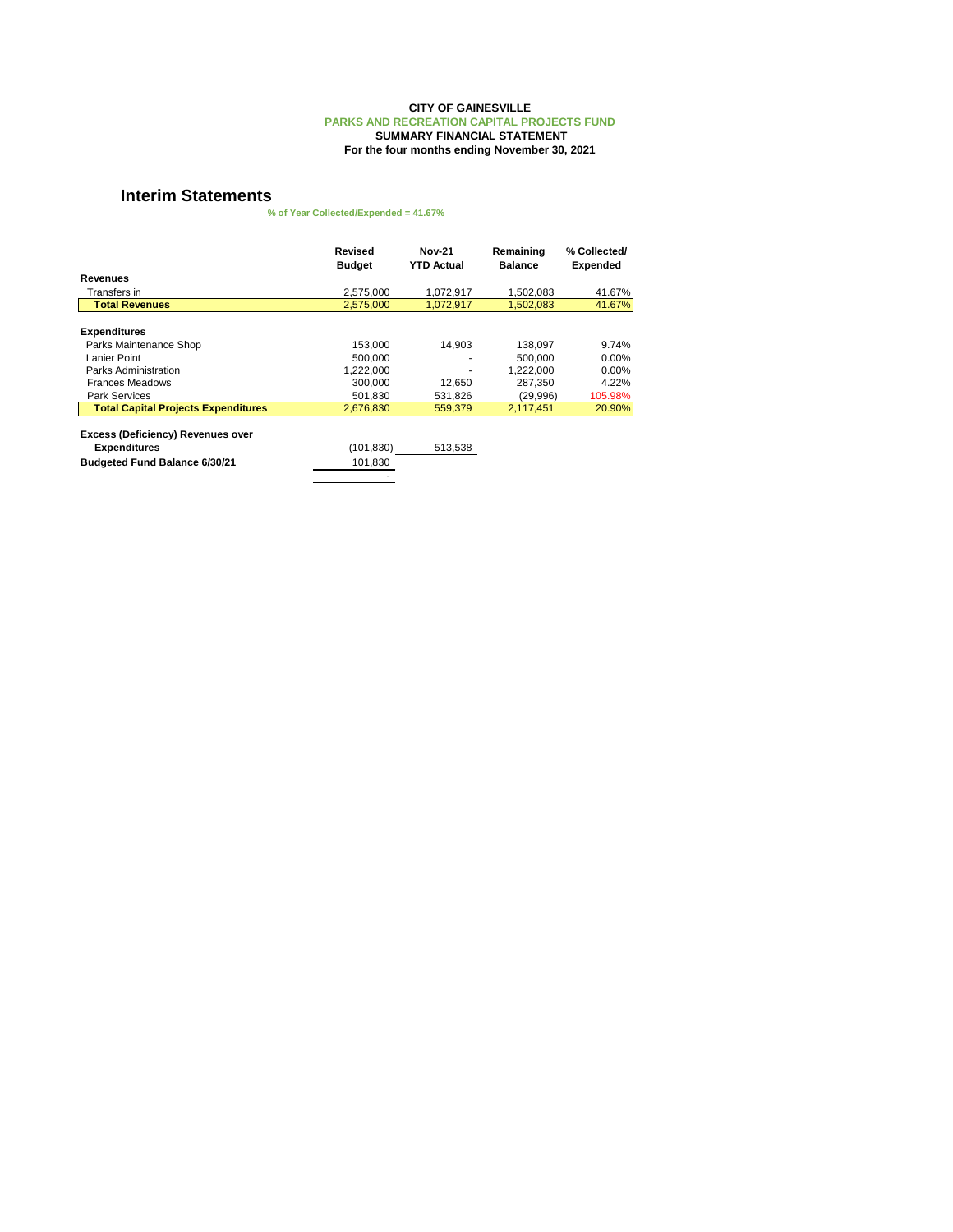|                                          | <b>Revised</b> | <b>Nov-21</b>     | Remaining      | % Collected/    | <b>Nov-20</b>     | Variance                   |
|------------------------------------------|----------------|-------------------|----------------|-----------------|-------------------|----------------------------|
|                                          | <b>Budget</b>  | <b>YTD Actual</b> | <b>Balance</b> | <b>Expended</b> | <b>YTD Actual</b> | <b>FY22 Actual to FY21</b> |
| <b>Revenues</b>                          |                |                   |                |                 |                   |                            |
| <b>Hotel Motel Tax</b>                   | 909,940        | 379,142           | 530,798        | 41.67%          | 323,256           | 55,886                     |
| <b>Charges for Services</b>              | 68,700         | 29,640            | 39,060         | 43.14%          | 8,730             | 20,910                     |
| Investment income                        | 800            | (1, 170)          | 1,970          | $-146.25%$      | 4,366             | (5,536)                    |
| Miscellaneous revenue                    | 262,627        | 34,799            | 227,828        | 13.25%          | 223,667           | (188, 868)                 |
| Interfund Transfers In                   |                |                   | $\blacksquare$ | No Budget       | 24,510            | (24, 510)                  |
| <b>Total Revenues</b>                    | 1,242,067      | 442,411           | 799,656        | 35.62%          | 584,529           | (142, 118)                 |
| <b>Expenses</b>                          |                |                   |                |                 |                   |                            |
| <b>Convention and Visitor's Bureau</b>   | 570,945        | 243,260           | 327,685        | 42.61%          | 189,384           | 53,876                     |
| Lake Lanier Olympic Park                 | 370,492        | 115,807           | 254,685        | 31.26%          | 122,286           | (6, 479)                   |
| Mainstreet                               | 198,531        | 60,196            | 138,335        | 30.32%          | 41,502            | 18,694                     |
| Communications                           | 252,828        | 89,522            | 163,306        | 35.41%          | 81,175            | 8,347                      |
| <b>Total Expenses</b>                    | 1,392,796      | 508,785           | 884,011        | 36.53%          | 434,347           | 74,438                     |
|                                          |                |                   |                |                 |                   |                            |
| <b>Excess (Deficiency) Revenues over</b> |                |                   |                |                 |                   |                            |

| $\frac{1}{2}$                        |            |           |
|--------------------------------------|------------|-----------|
| <b>Expenditures</b>                  | (150, 729) | (66, 374) |
| <b>Budgeted Fund Balance 6/30/21</b> | 150,729    |           |
|                                      | -          |           |
|                                      |            |           |

**% of Year Collected/Expended = 41.67%**

#### **CITY OF GAINESVILLE GAINESVILLE CVB SUMMARY FINANCIAL STATEMENT For the four months ending November 30, 2021**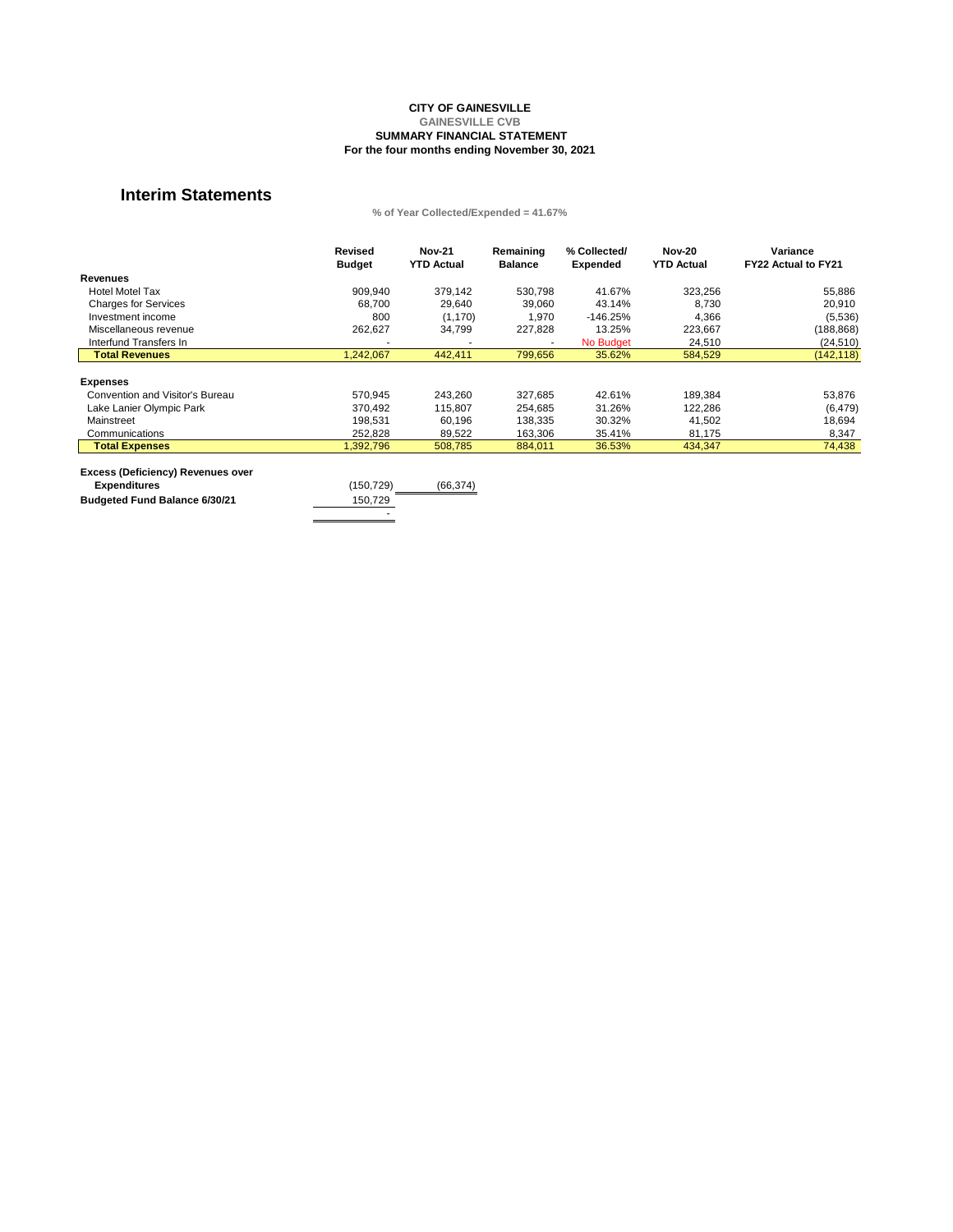|                                     | <b>Revised</b><br><b>Budget</b> | <b>Nov-21</b><br><b>YTD Actual</b> | Remaining<br><b>Balance</b> | % Collected/<br><b>Expended</b> | <b>Nov-20</b><br><b>YTD Actual</b> | <b>Variance</b><br><b>FY22 Actual to FY21</b> |
|-------------------------------------|---------------------------------|------------------------------------|-----------------------------|---------------------------------|------------------------------------|-----------------------------------------------|
| <b>Revenues</b>                     |                                 |                                    |                             |                                 |                                    |                                               |
| <b>Other Financing Sources</b>      | 50,000                          | 20,833                             | 29,167                      | 41.67%                          |                                    | 20,833                                        |
| <b>Total Revenues</b>               | 50,000                          | 20,833                             | 29,167                      | 41.67%                          |                                    | 20,833                                        |
|                                     |                                 |                                    |                             |                                 |                                    |                                               |
| <b>Expenses</b>                     |                                 |                                    |                             |                                 |                                    |                                               |
| <b>Purchased/Contracted Servies</b> | 50,000                          | 226                                | 49,774                      | 0.45%                           |                                    | 226                                           |
| <b>Total Expenses</b>               | 50,000                          | 226                                | 49,774                      | 0.45%                           |                                    | 226                                           |
|                                     |                                 |                                    |                             |                                 |                                    |                                               |

**Expenditures** 20,607 - 1990 - 1990 - 1991 - 1992<br>1992 - 1992 - 1992 - 1992 - 1992 - 1992 - 1992 - 1992 - 1992 - 1992 - 1992 - 1992 - 1992 - 1992 - 1992 - 1992 -

**Excess (Deficiency) Revenues over** 

#### **CITY OF GAINESVILLE LAND BANK AUTHORITY SUMMARY FINANCIAL STATEMENT For the four months ending November 30, 2021**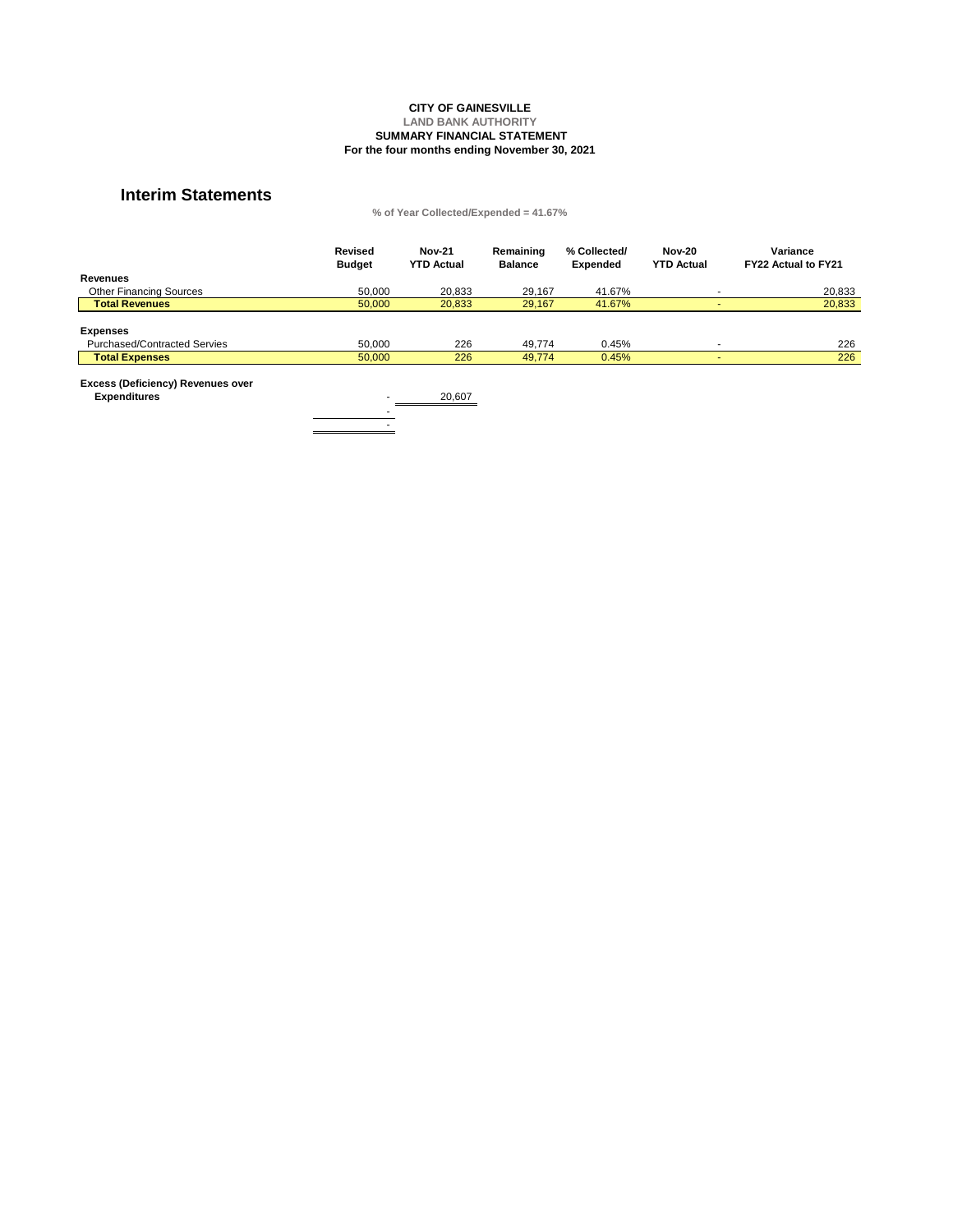|                                              | <b>Revised</b><br><b>Budget</b> | <b>Nov-21</b><br><b>YTD Actual</b> | Remaining<br><b>Balance</b> | % Collected/<br><b>Expended</b> | <b>Nov-20</b><br><b>YTD Actual</b> | <b>Variance</b><br>FY22 Actual to FY21 |
|----------------------------------------------|---------------------------------|------------------------------------|-----------------------------|---------------------------------|------------------------------------|----------------------------------------|
| <b>Revenues</b>                              |                                 |                                    |                             |                                 |                                    |                                        |
| Charges for services                         | 70,177,524                      | 33,448,460                         | 36,729,064                  | 47.66%                          | 32,890,055                         | 558,405                                |
| Investment income                            | 568,538                         | (140,076)                          | 708,614                     | $-24.64%$                       | 224,445                            | (364, 521)                             |
| Miscellaneous                                | 80,000                          | 33,820                             | 46,180                      | 42.28%                          | 19,935                             | 13,885                                 |
| Other financing sources/transfers in         | 3,247,942                       | 3,205,256                          | 42,686                      | 98.69%                          | 1,631,370                          | 1,573,886                              |
| <b>Total Revenues</b>                        | 74,074,004                      | 36,547,460                         | 37,526,544                  | 49.34%                          | 34,765,805                         | 1,781,655                              |
|                                              |                                 |                                    |                             |                                 |                                    |                                        |
| <b>Expenses</b>                              |                                 |                                    |                             |                                 |                                    |                                        |
| <b>Non-Departmental</b>                      |                                 |                                    |                             |                                 |                                    |                                        |
| <b>Bad Debt Expense</b>                      |                                 | 1,947                              | (1, 947)                    | <b>No Budget</b>                | 828                                | 1,119                                  |
| Debt service                                 | 17,016,131                      | 15,813,455                         | 1,202,676                   | 92.93%                          | 15,619,662                         | 193,793                                |
| Other financing uses/transfers out           | 14,062,525                      | 1,414,880                          | 12,647,645                  | 10.06%                          | 1,408,930                          | 5,950                                  |
| Subtotal - Non-Departmental                  | 31,078,656                      | 17,230,282                         | 13,848,374                  | 55.44%                          | 17,029,420                         | 200,862                                |
| <b>Departmental</b>                          |                                 |                                    |                             |                                 |                                    |                                        |
| <b>Sanitary Sewer</b>                        | 3,293,059                       | 928,069                            | 2,364,990                   | 28.18%                          | 1,005,341                          | (77, 272)                              |
| Flat Creek Water Reclamation Facility        | 6,323,711                       | 2,251,326                          | 4,072,385                   | 35.60%                          | 2,063,866                          | 187,460                                |
| <b>Linwood Water Reclamation Facility</b>    | 3,400,842                       | 1,226,038                          | 2,174,804                   | 36.05%                          | 977,148                            | 248,890                                |
| Lakeside Water Treatment Facility            | 3,609,366                       | 991,395                            | 2,617,971                   | 27.47%                          | 1,011,388                          | (19,993)                               |
| <b>Riverside Water Treatment Facility</b>    | 4,556,009                       | 1,382,309                          | 3,173,700                   | 30.34%                          | 1,346,841                          | 35,468                                 |
| <b>Water Distribution</b>                    | 5,441,392                       | 1,728,698                          | 3,712,694                   | 31.77%                          | 1,865,314                          | (136, 616)                             |
| <b>Maintenance Services</b>                  | 4,741,610                       | 1,429,097                          | 3,312,513                   | 30.14%                          | 1,368,732                          | 60,365                                 |
| <b>Engineering and Construction Services</b> | 4,336,412                       | 987,508                            | 3,348,904                   | 22.77%                          | 975,883                            | 11,625                                 |
| <b>Customer Account Services</b>             | 3,850,104                       | 1,440,733                          | 2,409,371                   | 37.42%                          | 1,414,868                          | 25,865                                 |
| <b>Environmental Services</b>                | 2,168,152                       | 719,529                            | 1,448,623                   | 33.19%                          | 658,358                            | 61,171                                 |
| Finance and Administration                   | 2,938,016                       | 804,472                            | 2,133,544                   | 27.38%                          | 844,116                            | (39, 644)                              |
| <b>Subtotal - Departmental</b>               | 44,658,673                      | 13,889,174                         | 30,769,499                  | 31.10%                          | 13,531,855                         | 357,319                                |
| <b>Total Expenses</b>                        | 75,737,329                      | 31,119,456                         | 44,617,873                  | 41.09%                          | 30,561,275                         | 558,181                                |

| <b>Excess (Deficiency) Revenues over</b> |             |           |
|------------------------------------------|-------------|-----------|
| <b>Expenses</b>                          | (1,663,325) | 5,428,004 |
| <b>Budgeted Fund Balance 6/30/21</b>     | 1,663,325   |           |
|                                          | -           |           |

#### **CITY OF GAINESVILLE**

**DEPARTMENT OF WATER RESOURCES**

### **SUMMARY FINANCIAL STATEMENT**

**For the four months ending November 30, 2021**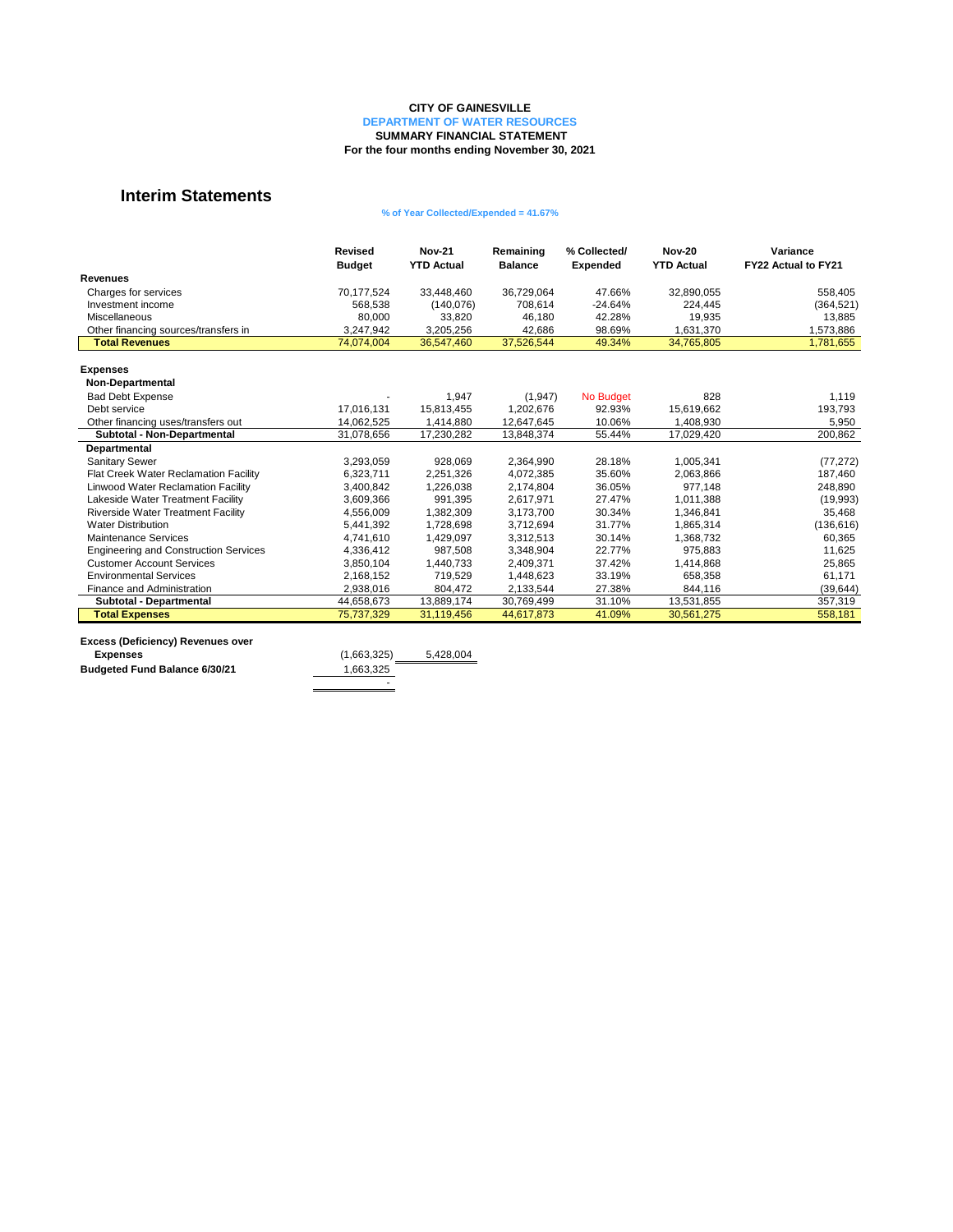|                                          | <b>Revised</b><br><b>Budget</b> | <b>Nov-21</b><br><b>YTD Actual</b> | Remaining<br><b>Balance</b> | % Collected/<br><b>Expended</b> | <b>Nov-20</b><br><b>YTD Actual</b> | Variance<br>FY22 Actual to FY21 |
|------------------------------------------|---------------------------------|------------------------------------|-----------------------------|---------------------------------|------------------------------------|---------------------------------|
| <b>Revenues</b>                          |                                 |                                    |                             |                                 |                                    |                                 |
| <b>Franchise Fees</b>                    | 165,000                         | 45,218                             | 119,782                     | 27.40%                          | 49,468                             | (4,250)                         |
| Charges for services                     | 2,802,700                       | 1,189,691                          | 1,613,009                   | 42.45%                          | 1,166,474                          | 23,217                          |
| Investment Income                        | 7,500                           | (7, 566)                           | 15,066                      | $-100.88\%$                     | 18,556                             | (26, 122)                       |
| Other financing sources/transfers in     | $\,$                            |                                    | $\overline{\phantom{a}}$    | No Budget                       | 341,880                            | (341, 880)                      |
| <b>Total Revenues</b>                    | 2,975,200                       | 1,227,343                          | 1,747,857                   | 41.25%                          | 1,576,378                          | (349, 035)                      |
| <b>Expenses</b>                          |                                 |                                    |                             |                                 |                                    |                                 |
| Personal services                        | 1,726,196                       | 667,719                            | 1,058,477                   | 38.68%                          | 676,090                            | (8,371)                         |
| <b>Purchased/Contracted Services</b>     | 1,149,538                       | 432,748                            | 716,790                     | 37.65%                          | 419,378                            | 13,370                          |
| <b>Supplies</b>                          | 252,200                         | 68,603                             | 183,597                     | 27.20%                          | 41,161                             | 27,442                          |
| Capital outlay                           | 815,000                         | 38,661                             | 776,339                     | 4.74%                           | 207,258                            | (168, 597)                      |
| <b>Indirect Cost Allocation</b>          | 146,452                         | 61,022                             | 85,430                      | 41.67%                          | 61,022                             |                                 |
| <b>Total Expenses</b>                    | 4,089,386                       | 1,268,753                          | 2,820,633                   | 31.03%                          | 1,404,909                          | (136, 156)                      |
| <b>Freese (Deficiency) Revenues over</b> |                                 |                                    |                             |                                 |                                    |                                 |

| <b>EXCESS (Deliciency) Revenues over</b> |               |           |
|------------------------------------------|---------------|-----------|
| <b>Expenses</b>                          | (1, 114, 186) | (41, 410) |
| <b>Budgeted Fund Balance 6/30/21</b>     | 1,114,186     |           |
|                                          | -             |           |
|                                          |               |           |

**SOLID WASTE FUND**

## **SUMMARY FINANCIAL STATEMENT**

**For the four months ending November 30, 2021**

### **% of Year Collected/Expended = 41.67%**

### **CITY OF GAINESVILLE**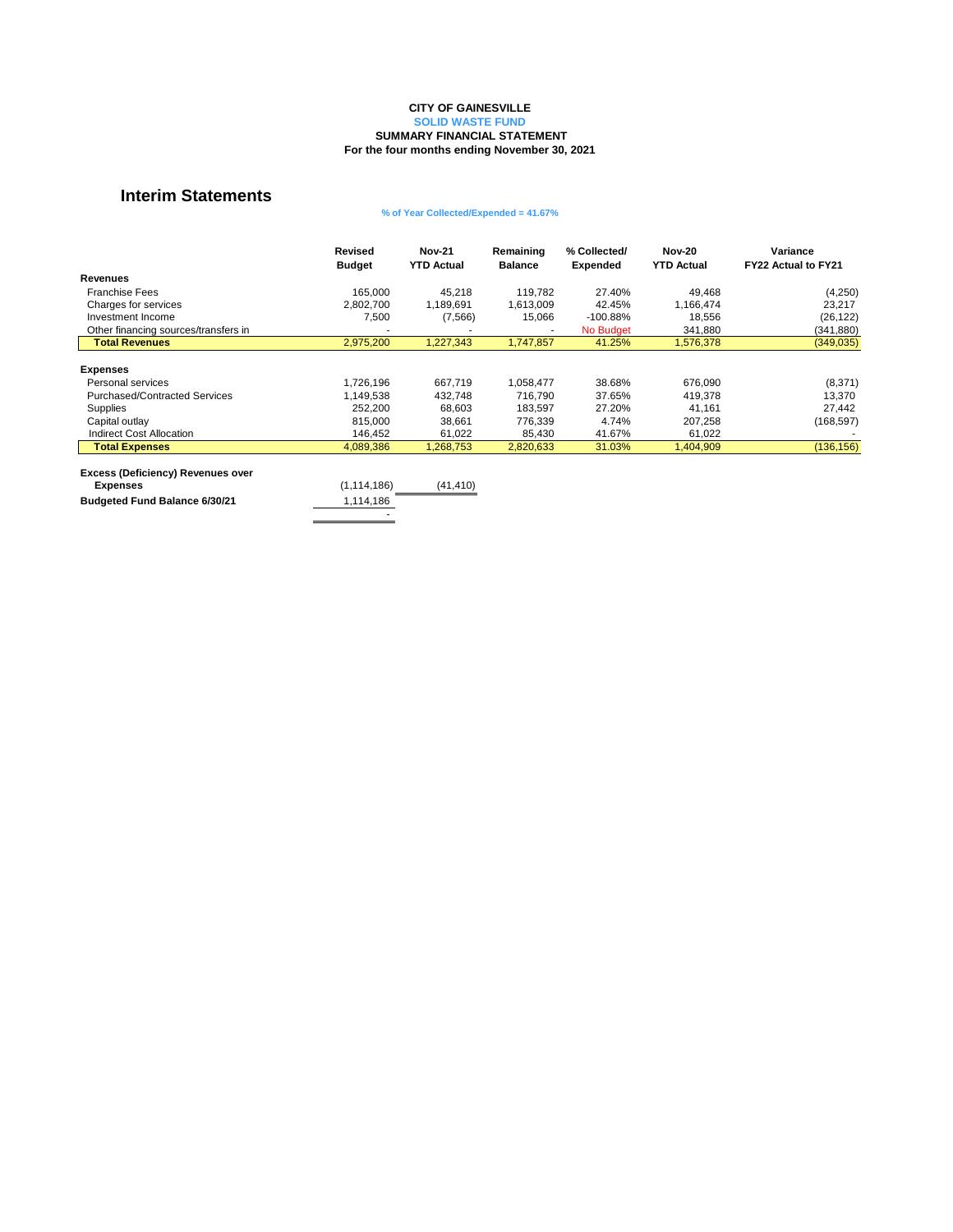| <b>OPERATIONS -</b>                  | <b>Revised</b><br><b>Budget</b> | <b>Nov-21</b><br><b>YTD Actual</b> | Remaining<br><b>Balance</b> | % Collected/<br><b>Expended</b> | <b>Nov-20</b><br><b>YTD Actual</b> | Variance<br>FY22 Actual to FY21 |
|--------------------------------------|---------------------------------|------------------------------------|-----------------------------|---------------------------------|------------------------------------|---------------------------------|
|                                      |                                 |                                    |                             |                                 |                                    |                                 |
| Intergovernmental                    | 790,850                         | (9, 150)                           | 800,000                     | $-1.16%$                        | (190, 150)                         | 181,000                         |
| <b>Charges for Services</b>          | 85,732                          | 34,877                             | 50,855                      | 40.68%                          | 24,903                             | 9,974                           |
| Investment Income                    | 1,200                           | (4,070)                            | 5,270                       | $-339.17%$                      | 4,732                              | (8,802)                         |
| <b>Rent Revenue</b>                  | 972,708                         | 405,571                            | 567,137                     | 41.70%                          | 404,032                            | 1,539                           |
| <b>Other Revenue</b>                 | 2,811                           | 175                                | 2,636                       | 6.23%                           | 175                                |                                 |
| <b>Total Operating Revenues</b>      | 1,853,301                       | 427,403                            | 1,425,898                   | 23.06%                          | 243,692                            | 183,711                         |
|                                      |                                 |                                    |                             |                                 |                                    |                                 |
| <b>Expenses</b>                      |                                 |                                    |                             |                                 |                                    |                                 |
| Personal services                    | 80,047                          | 33,381                             | 46,666                      | 41.70%                          | 28,783                             | 4,598                           |
| <b>Purchased/Contracted Services</b> | 299,121                         | 49,660                             | 249,461                     | 16.60%                          | 63,061                             | (13, 401)                       |
| <b>Supplies</b>                      | 62,700                          | 13,537                             | 49,163                      | 21.59%                          | 11,102                             | 2,435                           |
| <b>Capital Outlay</b>                | 1,423,333                       | $\blacksquare$                     | 1,423,333                   | $0.00\%$                        | 90,731                             | (90, 731)                       |
| Interfund/Interdepartmental Charges  | 209,561                         | 87,317                             | 122,244                     | 41.67%                          | 87,317                             |                                 |
| Debt service                         |                                 | 1,038                              | (1,038)                     | No Budget                       | 1,038                              |                                 |
| <b>Total Operating Expenses</b>      | 2,074,762                       | 184,933                            | 1,889,829                   | 8.91%                           | 282,032                            | (97,099)                        |

| <b>Excess (Deficiency) Revenues over</b> |            |         |
|------------------------------------------|------------|---------|
| <b>Expenses</b>                          | (221, 461) | 242,470 |
| <b>Budgeted Fund Balance 6/30/21</b>     | 221,461    |         |
|                                          | -          |         |

#### **SUMMARY FINANCIAL STATEMENT For the four months ending November 30, 2021 CITY OF GAINESVILLE AIRPORT FUND**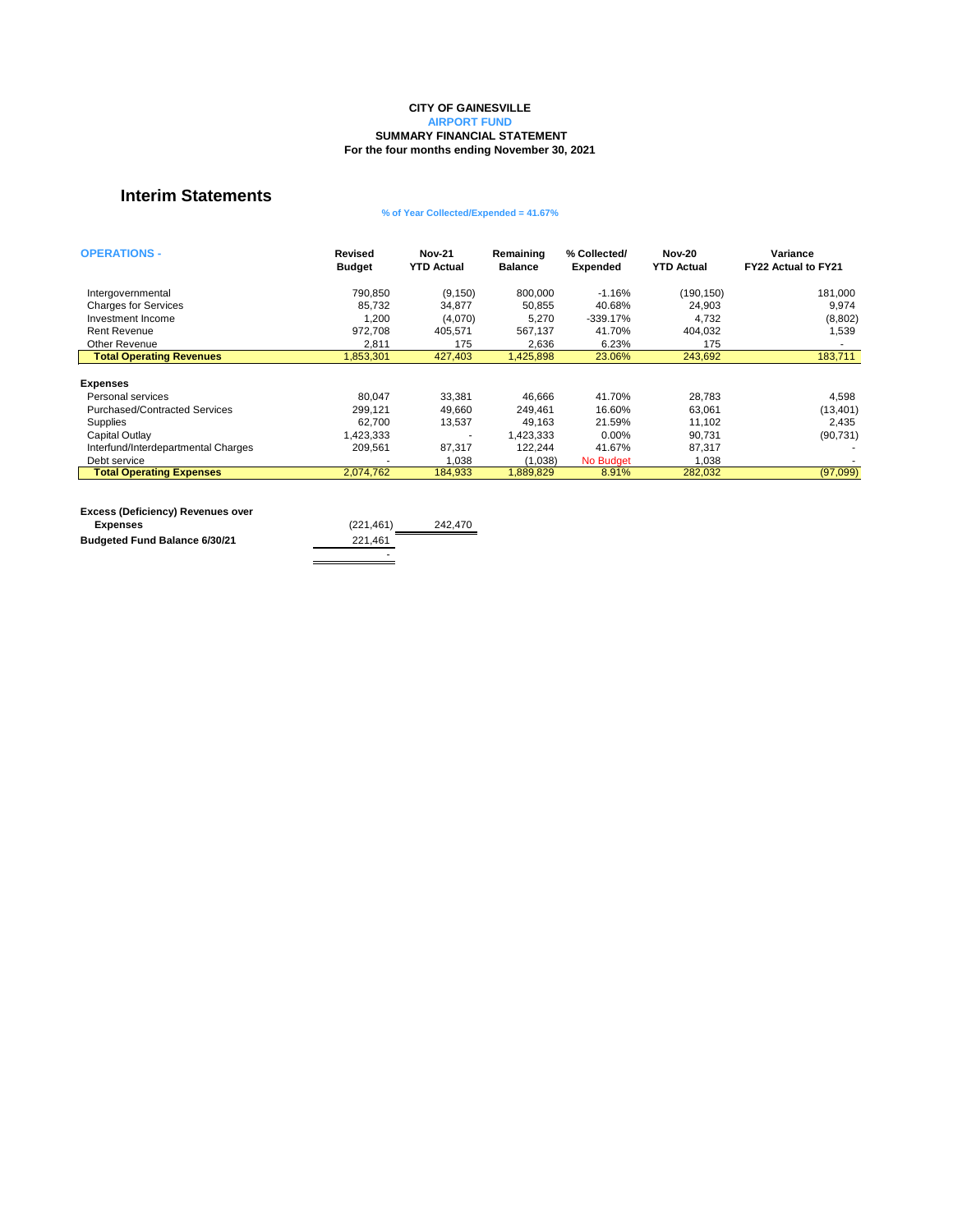|                                          | <b>Revised</b><br><b>Budget</b> | <b>Nov-21</b><br><b>YTD Actual</b> | Remaining<br><b>Balance</b> | % Collected/<br><b>Expended</b> | <b>Nov-20</b><br><b>YTD Actual</b> | Variance<br>FY22 Actual to FY21 |
|------------------------------------------|---------------------------------|------------------------------------|-----------------------------|---------------------------------|------------------------------------|---------------------------------|
| <b>Revenues</b>                          |                                 |                                    |                             |                                 |                                    |                                 |
| Charges for services                     | 1,026,902                       | 227,417                            | 799,485                     | 22.15%                          | 593,907                            | (366, 490)                      |
| Investment Income                        |                                 |                                    | $\blacksquare$              | No Budget                       | 2,227                              | (2,227)                         |
| Miscellaneous revenue                    | 22,950                          | 1,221                              | 21,729                      | 5.32%                           | 17,907                             | (16, 686)                       |
| Other financing sources/transfers in     | 465,901                         | 16,817                             | 449,084                     | 3.61%                           | 116,284                            | (99, 467)                       |
| <b>Total Revenues</b>                    | 1,515,753                       | 245,455                            | 1,270,298                   | 16.19%                          | 730,325                            | (484, 870)                      |
| <b>Expenses</b>                          |                                 |                                    |                             |                                 |                                    |                                 |
| Personal services                        | 693,314                         | 262,379                            | 430,935                     | 37.84%                          | 255,109                            | 7,270                           |
| <b>Purchased/Contracted Services</b>     | 194,455                         | 52,632                             | 141,823                     | 27.07%                          | 58,533                             | (5,901)                         |
| Supplies and operating charges           | 253,600                         | 130,324                            | 123,276                     | 51.39%                          | 135,678                            | (5, 354)                        |
| Capital outlay                           | 707,102                         | 772,341                            | (65, 239)                   | 109.23%                         | 24,200                             | 748,141                         |
| <b>Bad Debt</b>                          |                                 | (30)                               | 30                          | No Budget                       |                                    | (30)                            |
| Debt service                             | 308,784                         | 289,109                            | 19,675                      | 93.63%                          | 281,706                            | 7,403                           |
| <b>Total Expenses</b>                    | 2,157,255                       | 506,755                            | 650,500                     | 69.85%                          | 755,226                            | 751,529                         |
| <b>Excess (Deficiency) Revenues over</b> |                                 |                                    |                             |                                 |                                    |                                 |
| <b>Expenses</b>                          | (641, 502)                      | (1,261,300)                        |                             |                                 |                                    |                                 |
| <b>Budgeted Fund Balance 6/30/21</b>     | 641,502                         |                                    |                             |                                 |                                    |                                 |

-

### **SUMMARY FINANCIAL STATEMENT For the four months ending November 30, 2021**

### **% of Year Collected/Expended = 41.67%**

### **CITY OF GAINESVILLE**

**CHATTAHOOCHEE GOLF COURSE**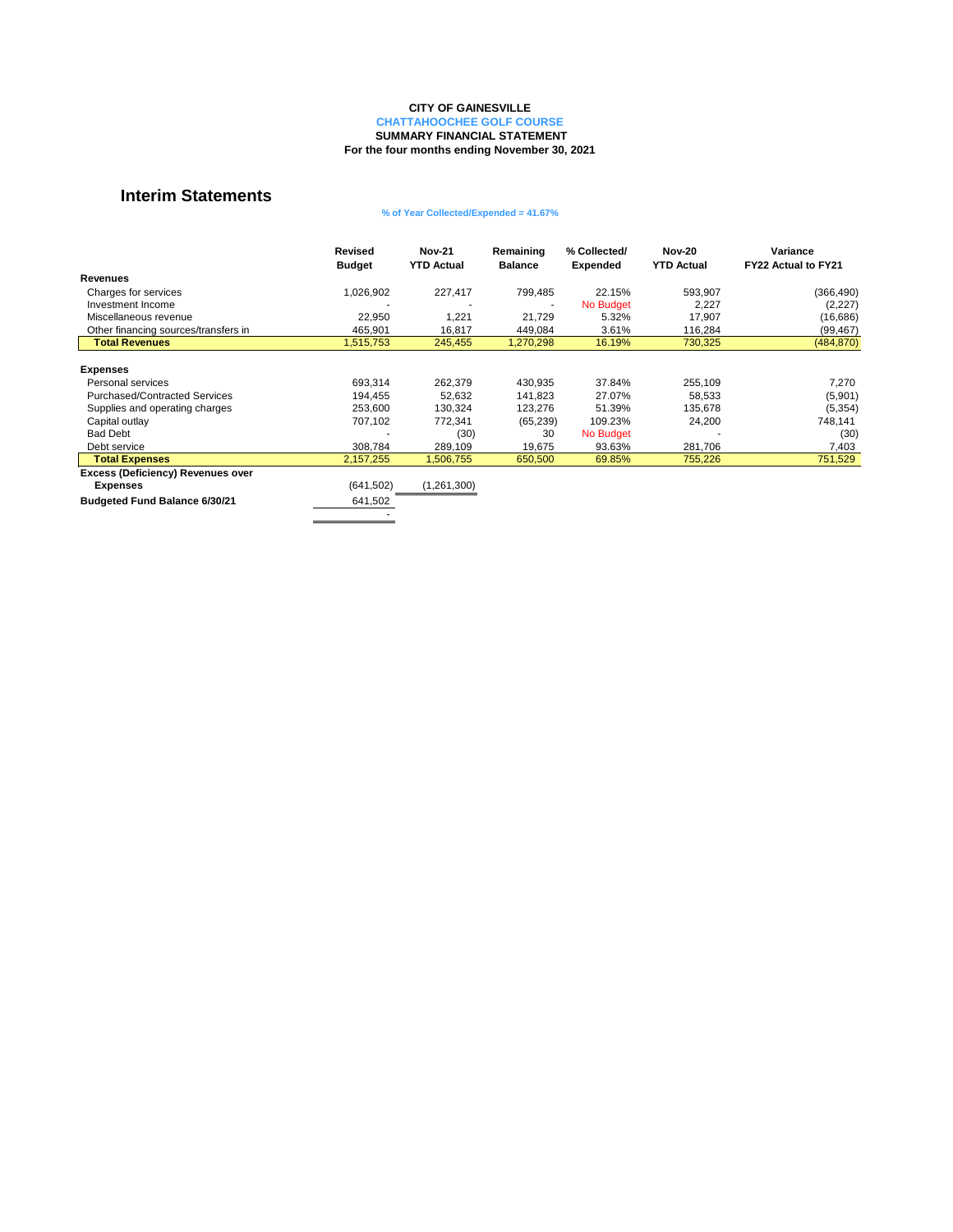|                                                             | <b>Revised</b><br><b>Budget</b> | <b>Nov-21</b><br><b>YTD Actual</b> | Remaining<br><b>Balance</b> | % Collected/<br><b>Expended</b> | <b>Nov-20</b><br><b>YTD Actual</b> | Variance<br><b>FY22 Actual to FY21</b> |
|-------------------------------------------------------------|---------------------------------|------------------------------------|-----------------------------|---------------------------------|------------------------------------|----------------------------------------|
| <b>Revenues</b>                                             |                                 |                                    |                             |                                 |                                    |                                        |
| Charges for services                                        | 2,023,902                       | 846,072                            | 1,177,830                   | 41.80%                          | 823,176                            | 22,896                                 |
| Investment income                                           | 15,000                          | (1, 426)                           | 16,426                      | $-9.51%$                        | 10,818                             | (12, 244)                              |
| Miscellaneous revenue                                       |                                 | 2,552                              | (2,552)                     | No Budget                       | 4,655                              | (2, 103)                               |
| <b>Total Revenues</b>                                       | 2,038,902                       | 847,198                            | 1,191,704                   | 41.55%                          | 838,649                            | 8,549                                  |
| <b>Expenses</b>                                             |                                 |                                    |                             |                                 |                                    |                                        |
| <b>Purchased/Contracted Services</b>                        | 1,024,352                       | 1,211,622                          | (187, 270)                  | 118.28%                         | 780,508                            | 431,114                                |
| <b>Indirect Cost Allocation</b>                             | 177,671                         | 74,030                             | 103,641                     | 41.67%                          | 74,030                             |                                        |
| Self-Funded Insurance                                       | 875,000                         | 30,457                             | 844,543                     | 3.48%                           | 181,148                            | (150, 691)                             |
| <b>Total Expenses</b>                                       | 2,077,023                       | 1,316,109                          | 760,914                     | 63.37%                          | 1,035,686                          | 280,423                                |
| <b>Excess (Deficiency) Revenues over</b><br><b>Expenses</b> | (38, 121)                       | (468, 911)                         |                             |                                 |                                    |                                        |
| <b>Budgeted Fund Balance 6/30/21</b>                        | 38,121                          |                                    |                             |                                 |                                    |                                        |

#### **SUMMARY FINANCIAL STATEMENT For the four months ending November 30, 2021 CITY OF GAINESVILLE GENERAL INSURANCE FUND**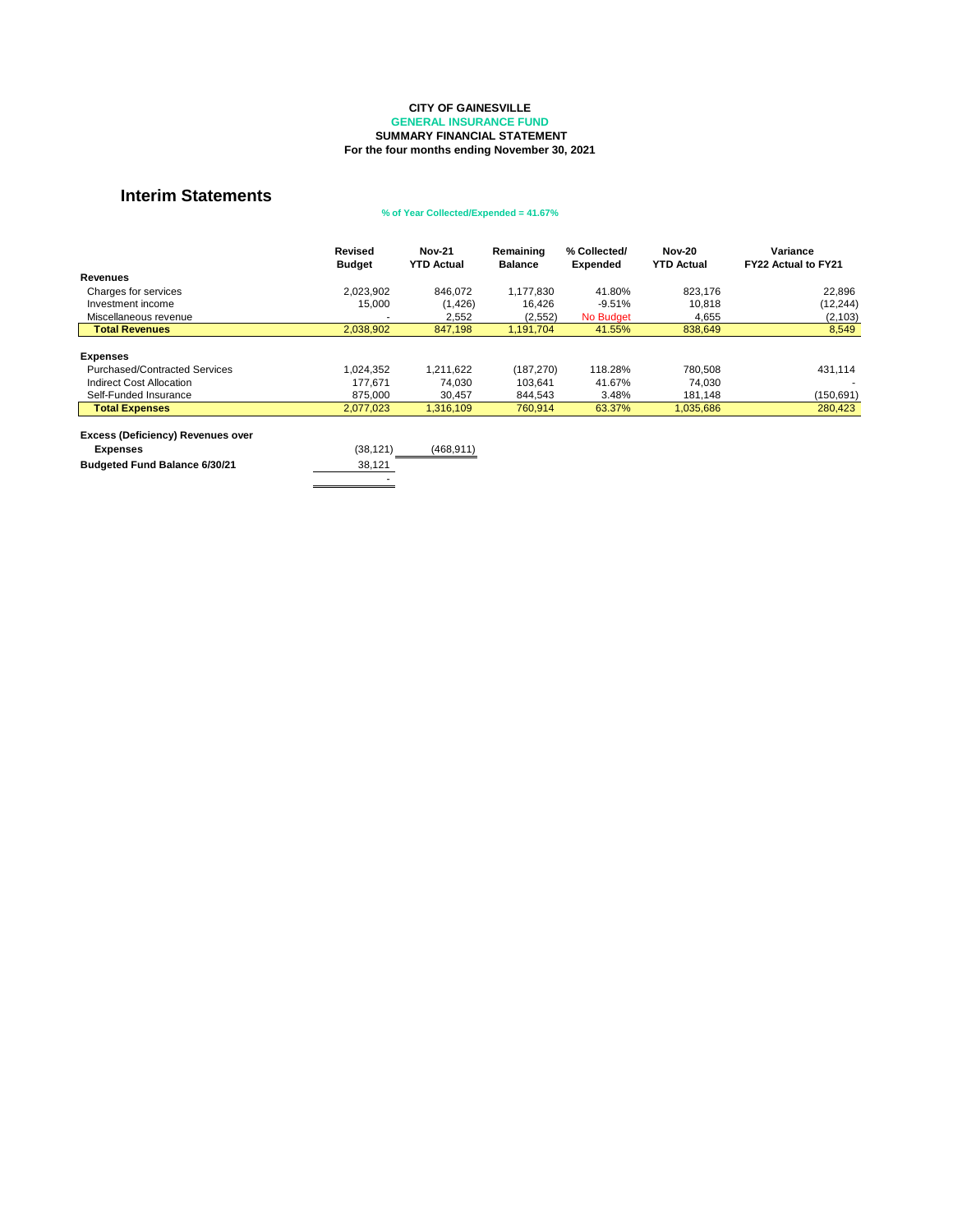|                                          | <b>Revised</b><br><b>Budget</b> | <b>Nov-21</b><br><b>YTD Actual</b> | Remaining<br><b>Balance</b> | % Collected/<br><b>Expended</b> | <b>Nov-20</b><br><b>YTD Actual</b> | <b>Variance</b><br><b>FY22 Actual to FY21</b> |
|------------------------------------------|---------------------------------|------------------------------------|-----------------------------|---------------------------------|------------------------------------|-----------------------------------------------|
| <b>Revenues</b>                          |                                 |                                    |                             |                                 |                                    |                                               |
| <b>Charges for Services</b>              | 9,288,230                       | 3,997,439                          | 5,290,791                   | 43.04%                          | 3,935,171                          | 62,268                                        |
| Investment income                        | 2,200                           | (6,808)                            | 9,008                       | $-309.45%$                      | 32,185                             | (38, 993)                                     |
| Other financing sources/transfers in     |                                 |                                    |                             | <b>No Budget</b>                | 13,700                             | (13, 700)                                     |
| <b>Total Revenues</b>                    | 9,290,430                       | 3,990,631                          | 5,299,799                   | 42.95%                          | 3,981,056                          | 9,575                                         |
| <b>Expenses</b>                          |                                 |                                    |                             |                                 |                                    |                                               |
| <b>Purchased/Contracted Services</b>     | 1,947,420                       | 608,262                            | 1,339,158                   | 31.23%                          | 701,116                            | (92, 854)                                     |
| <b>Supplies</b>                          | 1,178,450                       | 27,649                             | 1,150,801                   | 2.35%                           | 5,299                              | 22,350                                        |
| <b>Indirect Cost Allocations</b>         | 35,350                          | 14,729                             | 20,621                      | 41.67%                          | 14,728                             |                                               |
| Self-Funded Insurance                    | 6,338,874                       | 3,670,637                          | 2,668,237                   | 57.91%                          | 2,884,200                          | 786,437                                       |
| <b>Medical Clinic Operations</b>         | 837,100                         | 255,758                            | 581,342                     | 30.55%                          | 290,615                            | (34, 857)                                     |
| <b>Total Expenses</b>                    | 10,337,194                      | 4,577,035                          | 5,760,159                   | 44.28%                          | 3,895,958                          | 681,077                                       |
| <b>Excess (Deficiency) Revenues over</b> |                                 |                                    |                             |                                 |                                    |                                               |
| <b>Expenses</b>                          | (1,046,764)                     | (586, 404)                         |                             |                                 |                                    |                                               |
| <b>Budgeted Fund Balance 6/30/21</b>     | 1,046,764                       |                                    |                             |                                 |                                    |                                               |

- 1990 - 1990 - 1991 - 1992<br>1992 - 1992 - 1992 - 1992 - 1992 - 1992 - 1992 - 1992 - 1992 - 1992 - 1992 - 1992 - 1992 - 1992 - 1992 - 1992

**For the four months ending November 30, 2021**

### **% of Year Collected/Expended = 41.67%**

### **CITY OF GAINESVILLE**

**EMPLOYEE BENEFITS FUND**

### **SUMMARY FINANCIAL STATEMENT**